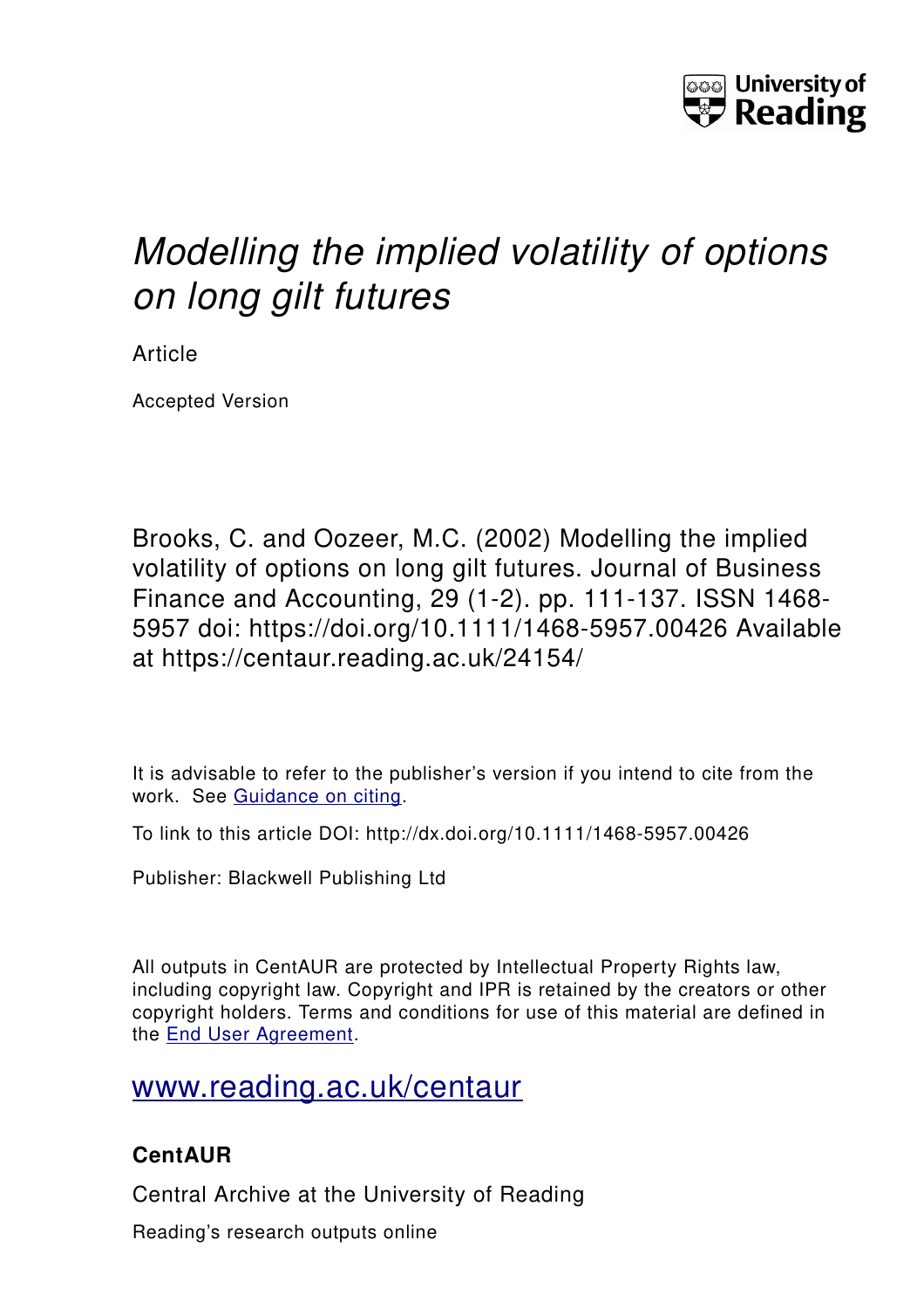**This is the authors' accepted manuscript of an article published in the**  *Journal of Business Finance and Accounting***. The definitive version is available at www3.interscience.wiley.com**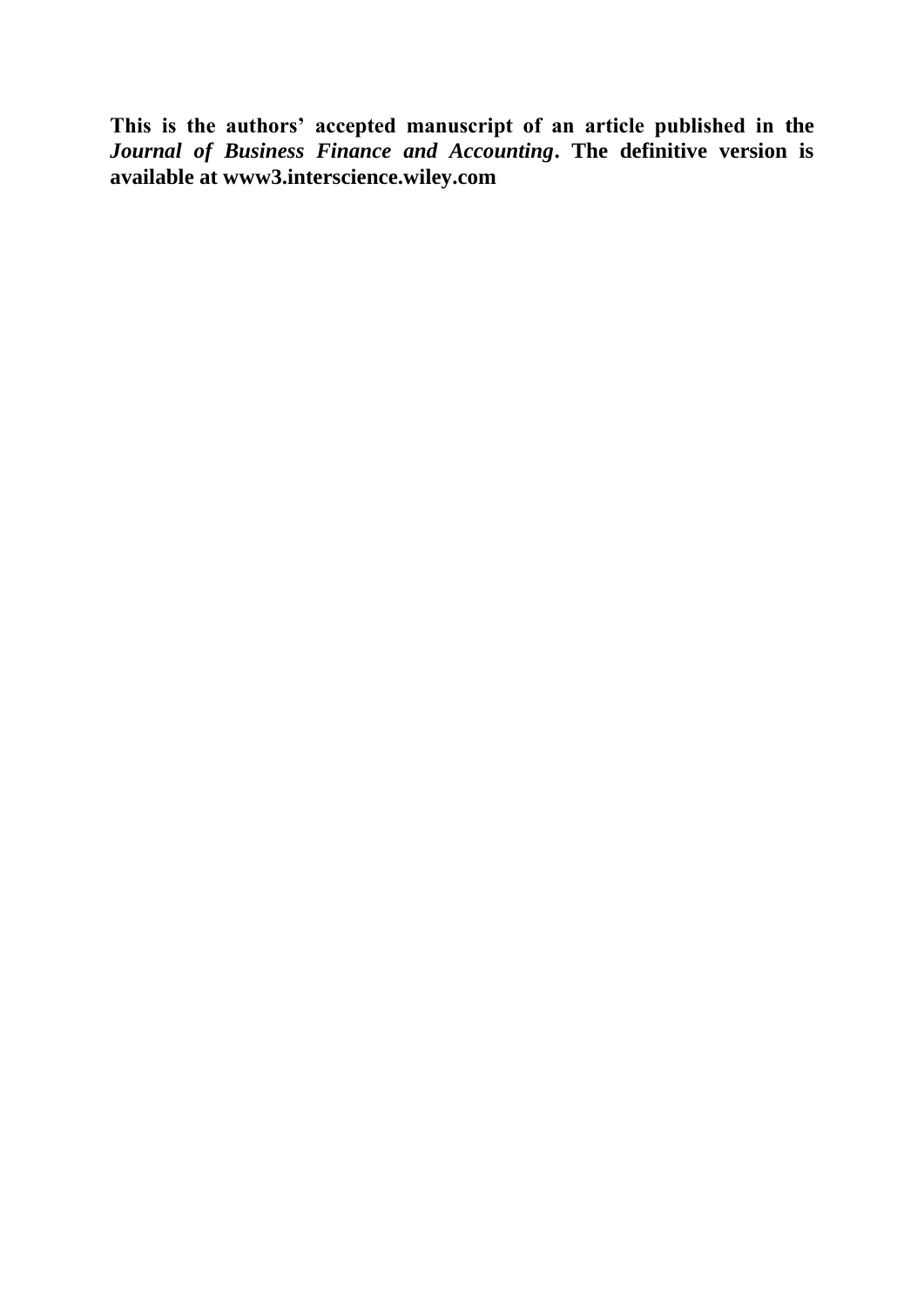# **Modelling the Implied Volatility of Options on Long Gilt Futures**

**Chris Brooks<sup>1</sup> and M. Currim Oozeer<sup>2</sup>**

## **Abstract**

This paper investigates the properties of implied volatility series calculated from options on Treasury bond futures, traded on LIFFE. We demonstrate that the use of near-maturity at the money options to calculate implied volatilities causes less mis-pricing and is therefore superior to, a weighted average measure encompassing all relevant options. We demonstrate that, whilst a set of macroeconomic variables has some predictive power for implied volatilities, we are not able to earn excess returns by trading on the basis of these predictions once we allow for typical investor transactions costs.

# **November 2000**

*Keywords***:** implied volatility, options on bond futures, trading rule, macroeconomic predictors, out-of-sample forecasting.

*JEL Classifications***: C22, G13**

<sup>&</sup>lt;sup>1</sup> Corresponding author; tel: 0118 931 67 68; fax: 0118 931 47 41; e-mail: C.Brooks@reading.ac.uk

<sup>&</sup>lt;sup>2</sup> The authors are both members of the ISMA Centre, Dept of Economics, University of Reading, Whiteknights, PO Box 242, Reading, RG6 6BA, United Kingdom. The authors are grateful to an anonymous referee for useful comments on a previous version of the paper. The usual disclaimer applies.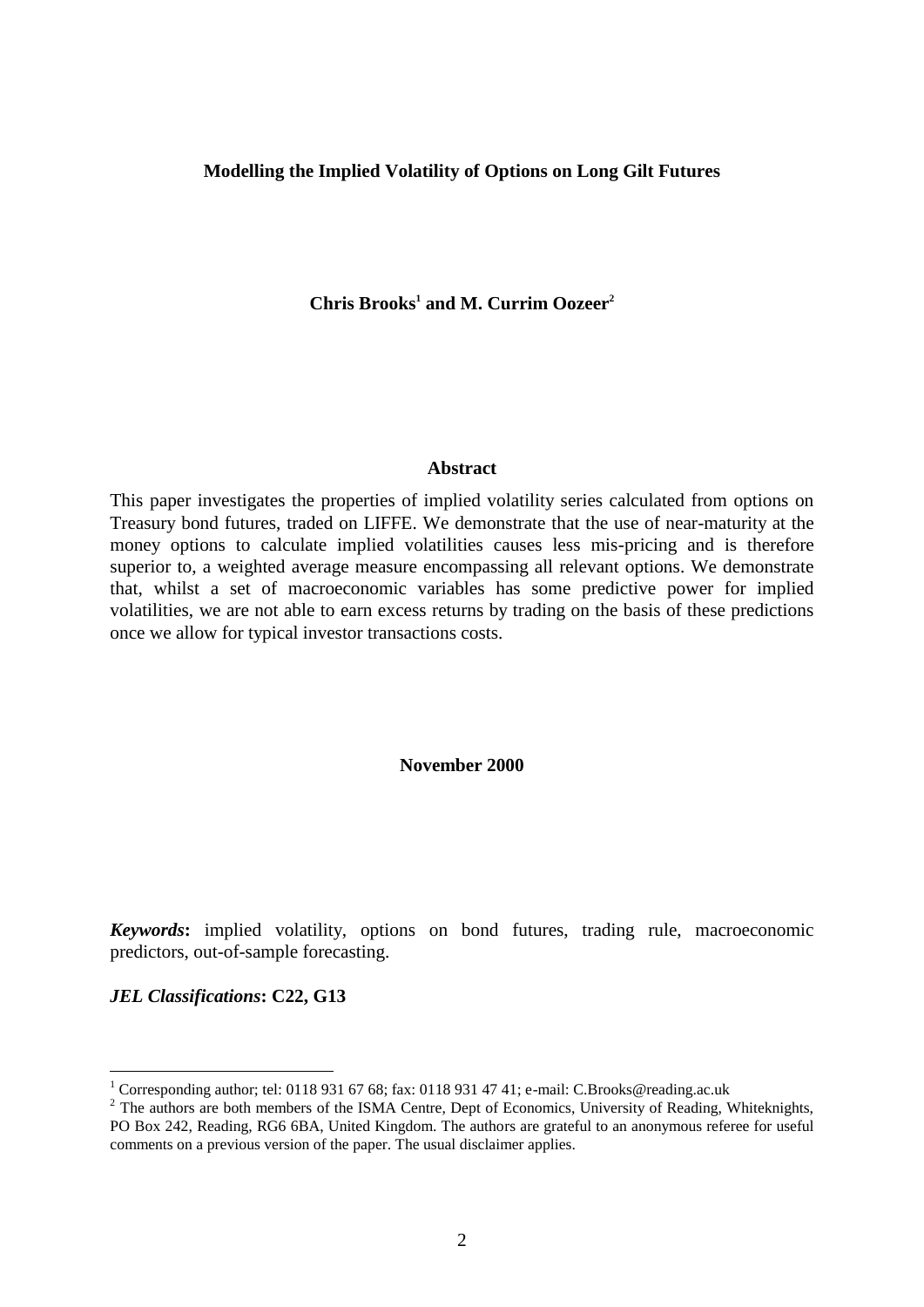#### **1: INTRODUCTION**

Since the introduction of the Black-Scholes model for the pricing of derivative securities in 1973, there has been a proliferation in the number of studies which have sought to test the accuracy of their formulation and to extend it, for example for pricing derivatives whose underlying assets pay a dividend. In order to use any pricing model to value an option, an estimate of the volatility of returns to the underlying asset is required, and if, for example, one were to use the Black-Scholes formula, this is the only quantity that one would need to estimate, since all the other variables required are directly observable from the market. As a result, the relevance of any pricing model will depend on one's ability to accurately estimate or forecast the volatility of the underlying asset.

Initially, estimates of the historic standard deviation were used to calculate the price of an option for simplicity and since it was assumed that historic standard deviation was the best estimate of future standard deviation. However, if the history of returns on the underlying asset, or the option's market price contain information that can be used to calculate better indicators of future return volatility, then the estimate of volatility using historical standard deviation would cease to be a best predictor. Thus, the primary motivation for recent interest in implied volatilities (by academics and practitioners alike) is that, as will be outlined below, many studies have shown that it is a far better predictor of future price variability, on average, than the historical volatility of the underlying security (see, for example, Canina and Figlewski, 1993; Day and Lewis, 1992; Jorion, 1995; Lamoureux and Lastrapes, 1993).

Most of the studies in this area have concentrated on options whose underlying asset is either a particular stock or stock index and very few researchers have looked at options on other underlying assets. Moreover, since options on futures are a relatively new class of securities in the field of derivatives, most previous studies have concentrated on models for valuation of these assets given their characteristics, rather than looking at the behaviour of the volatility series implied by the option. In this study we model the implied volatility of options on Long Gilt futures. An option on a futures contract is similar to any option in the sense that it gives its owner the right to enter either a long or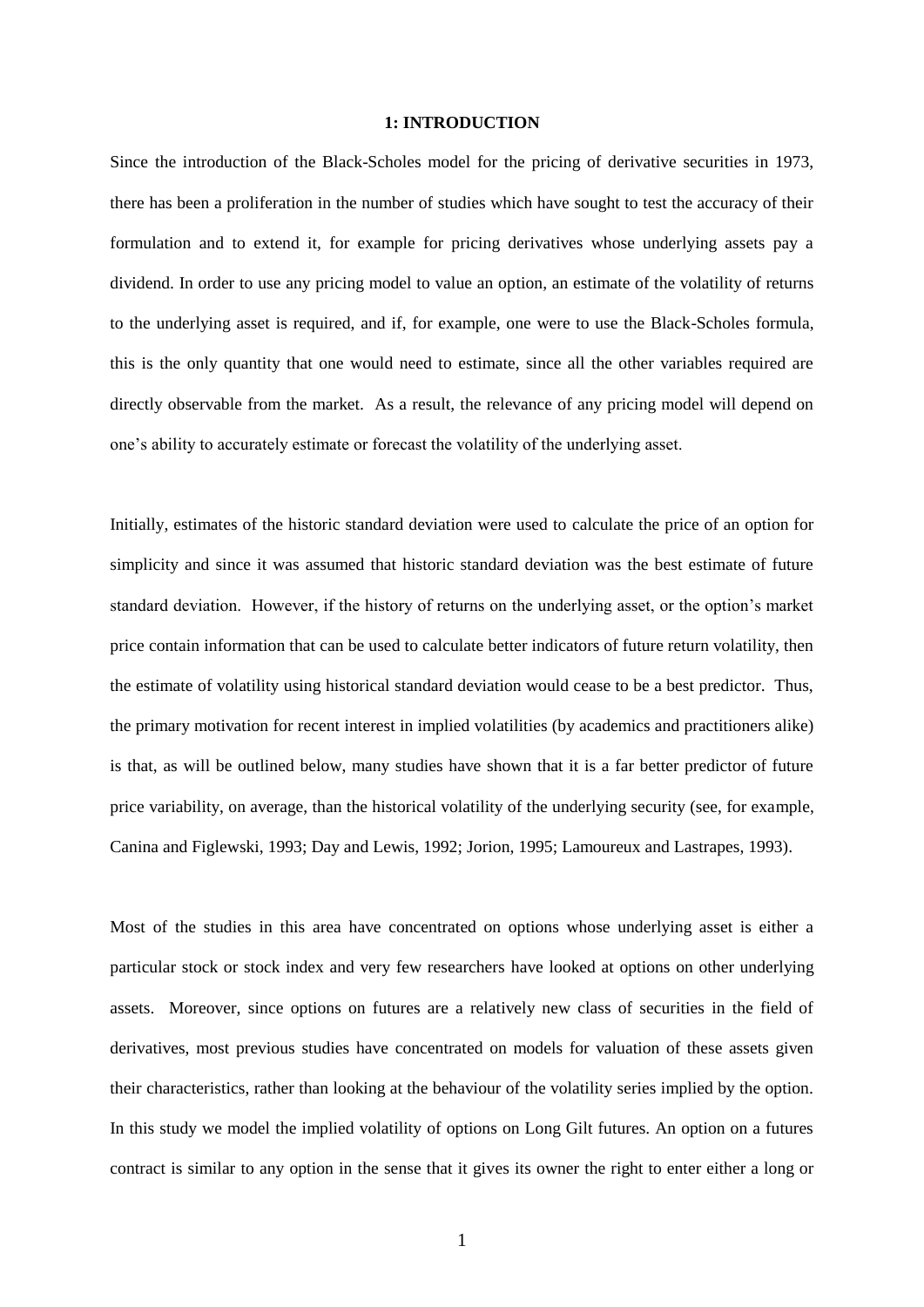short position in the underlying security at a fixed price known as the exercise price. Suppose that the holder has a call option, then upon exercise, he will get a futures contract with a futures price which is equal to the exercise price of the option. However, when he exercises the call option, there is no exchange of cash between the parties as it would happen for a stock option. As he holds a call option, he is delivered a long position in a futures contract. Since futures contracts are marked to market everyday at the close of trading, the option holder will be able to withdraw an amount which is equal to the futures price minus the exercise price if he had a call option or the difference between the exercise price and the futures price if he had a put option. Another interesting characteristic of this option is that the buyer of a call/put does not have to pay the premium at the time of purchase. The option position is marked-to-market every day (like a futures contract) and as such, the investor will be required to hold a margin account with the Clearing House, which will be adjusted everyday for any variation margin.

The remainder of this paper is organised as follows. Section 2 comprises a review of previous research that has been undertaken on implied volatility and we shall look particularly at research which studies options on futures. We then move on to outline the data employed and to review the characteristics underlying the option valuation model which we are using to calculate the implied volatilities in section 3. Having estimated the implied volatilities, we then model the behaviour of the change in implied volatility series using macroeconomic variables. Using the forecasts of the change in implied volatilities predicted by our model, we devise a trading strategy to exploit any profitable opportunities. The results from the options pricing, modelling of implied volatility series, and trading profitability are all presented in section 4. Section 5 concludes.

## **2: Review of the literature on implied volatility**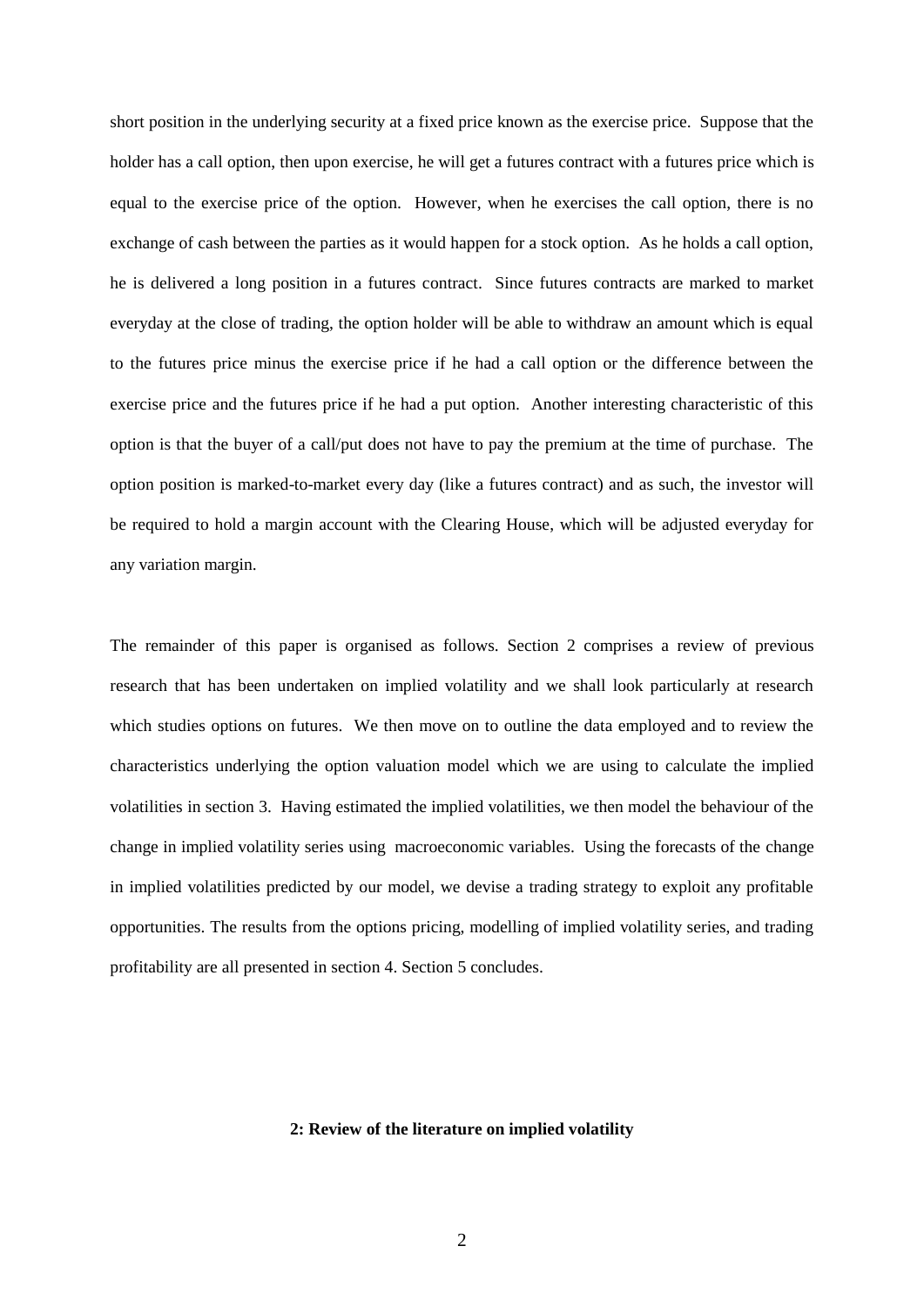One of the first studies of implied volatility was undertaken by Latané and Rendleman in 1976. Their idea originated from a Black and Scholes (1974) paper which showed that the actual standard deviation of the underlying asset over the life of the option, suggested by the current option price, would be of more use for the valuation of a call than a pure historical average. Latané and Rendleman (1976, hereafter LR) assumed that investors price options according to the Black and Scholes model and were therefore able to use the actual call price to derive the implied standard deviation. If the assumptions of Black and Scholes hold and the options market is efficient, then all the options on a particular stock would be valued using the same estimate of the standard deviation and this would represent the market's forecast of the future variance of the stock's return. However, this is not the case, as some options are more dependent upon a precise specification of the standard deviation than others (Latané and Rendleman, 1976, p. 371). A change in the volatility of a stock's return would not affect all the options in the same way. Some are more sensitive to these changes than others and as a result they would provide a better estimate of the implied volatility of the stock. Thus, if the standard deviation for each option on a particular stock is different, the Black-Scholes (hereafter B-S) pricing formula would be redundant because one of its assumptions is that the standard deviation of stock's return is constant over time. As a result, it would seem that it is inconsistent to use the B-S formula to infer a changing implied volatility. However, the B-S valuation framework may still be relevant, (even though the constant variance assumption is violated in practice), since Hull and White (1987) showed that the B-S model's predictions for implied volatility, especially for options that are near to the money, are indistinguishable from models where volatility follows a stochastic process. Therefore, the implied volatility of each option will depend on the characteristic of that particular option and as such, a simple arithmetic average of the implied volatility of all the options that are written on the stock would not be representative of the market's forecast of that stock's return variability. In order to obtain a single estimate of the implied volatility, LR suggested a weighted implied standard deviation (WISD) where more weight would be given to the implied volatility of options whose values are theoretically more sensitive to the standard deviation.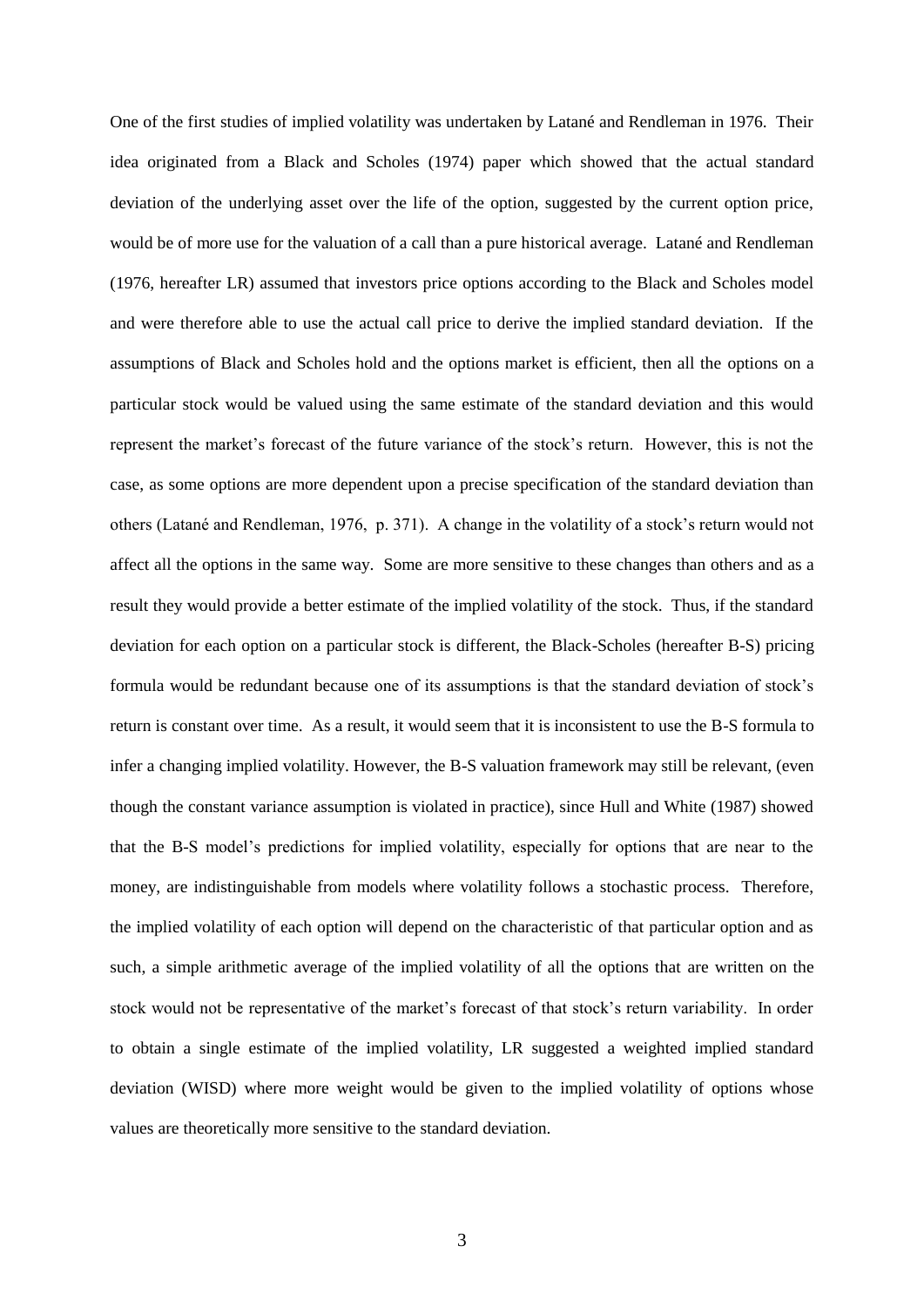$$
WISD_{it} = \frac{\left[\sum_{j=1}^{N} ISD_{ijt}^{2} \bullet d_{ijt}^{2}\right]^{0.5}}{\sum_{j=1}^{N} d_{ijt}}
$$
 [1]

where  $WISD_{it}$  is the weighted average implied standard deviation for company *i* in period *t*,  $ISD_{it}$  is the implied standard deviation for option *j* of company *i*, *N* is the number of options on company *i* at time *t*, and  $d_{ii}$  is the Partial derivative of the Black-Scholes valuation formula with respect to the implied standard deviation of option *j* of company *i* in period *t*. The weights used to derive the weighted average implied standard deviation are the partial derivatives of the Black-Scholes equation with respect to each implied standard deviation<sup>3</sup>.

Since this early research, the volume of the literature on the calculation of implied volatility has grown considerably. Researchers are in broad agreement that implied volatility yields superior forecasts of return variability, but are unsure of how to calculate it properly; for example, they do not know whether to use only one option or whether to use a weighting scheme to calculate the implied volatility. The study undertaken by LR was also simplistic in the sense that it did not take into account dividend payments when valuing the options, since they employed the original B-S pricing formula and one of its assumptions is that stocks do not pay dividends. As a result many studies have tried to improve on the original idea of LR, and one such study was undertaken by Beckers (1981). Not only was the effect of dividends on option prices taken into account, but also a new weighting scheme was introduced, which placed more emphasis on at the money options. He calculated a single estimate of the implied standard deviations by minimising the weighted sum of the squared deviations between the market value and the corresponding B-S price, where each implied standard deviation was weighted by the partial derivative of the B-S formula with respect to the standard deviation. The formula he derived was as follows:

<sup>&</sup>lt;sup>3</sup> Schmalensee and Trippi (1978), have shown that tests done on the Latané and Rendleman weighting scheme for a variety of parameters give little weight to options that are deep in or out of the money and have a short time to maturity.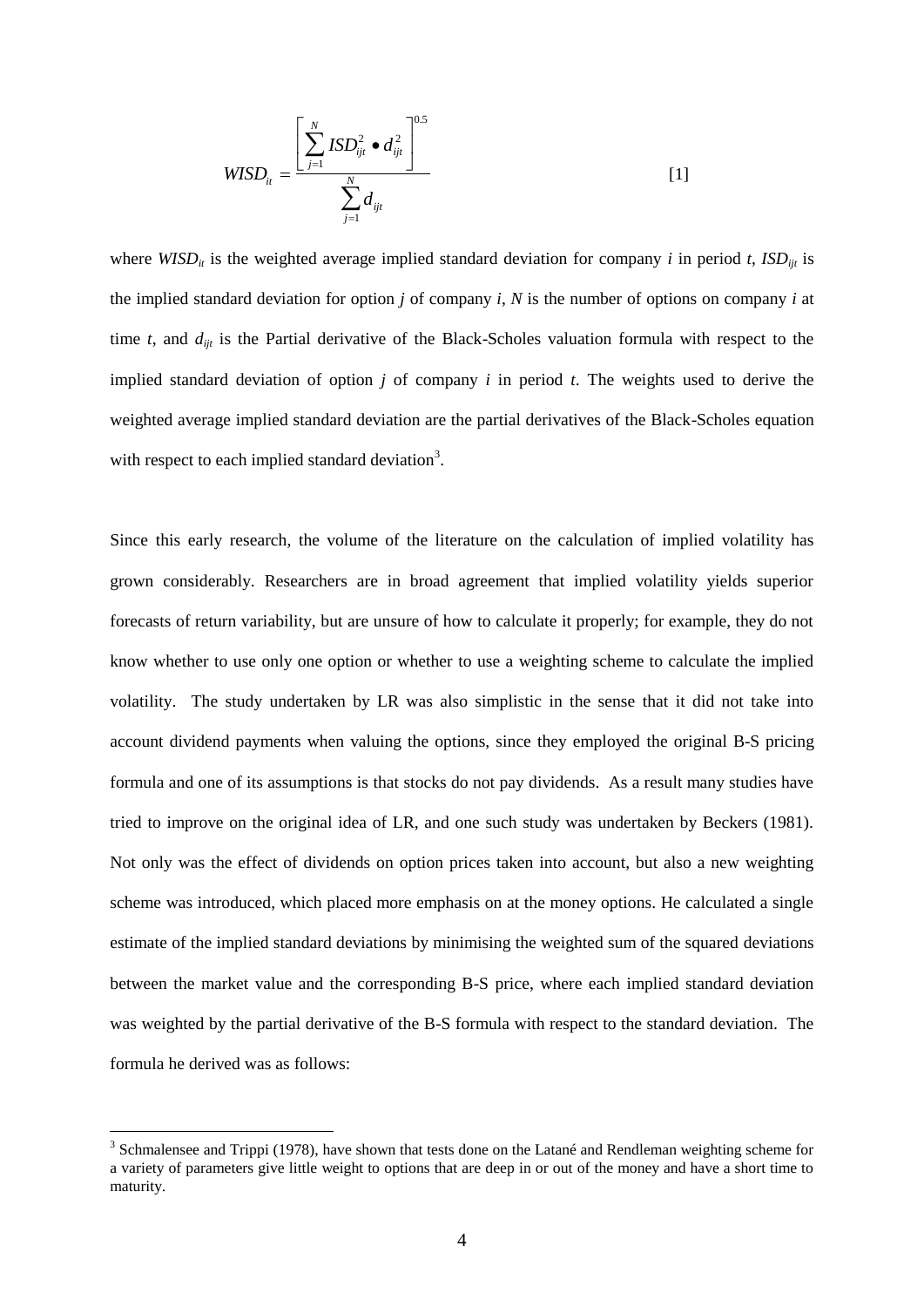$$
ISD = \sum_{i=1}^{N} w_i \Big[ C_i - BS_i (ISD) \Big]^2 / \sum_{i=1}^{N} w_i
$$
 [2]

where  $C_i$  is the market price of option *i*,  $BS_i$  is the Black-Scholes option price as a function of the ISD, *N* is the total number of options on a given stock with the same maturity, and  $w_i$  is the partial derivative of the Black-Scholes option pricing formula with respect to the standard deviation.

For comparison with previous research, he also tested the predictive ability of the at the money implied standard deviation. He found that although this new implied volatility measure was a much better predictor of future variability than the historic standard deviation, when compared to the at-themoney implied standard deviation, the latter was the better predictor. According to Beckers, this shows that a weighting scheme for computing a single estimate of the ISDs may not be useful after all and that by adding the implied volatility of other options to the at-the-money implied volatility this could only worsen the predictive power of the latter, since most of the information about future volatility is reflected in the price of the at-the-money options. In this study, we are guided by the conclusions of previous research, and we therefore employ only at-the-money options, and not a weighted combination of at-the- and far-from-the-money.

#### **3: Data & Methodology**

## *3.1: Options Data and Sources*

Although most of the research in this area has been undertaken using data on US Treasury bonds futures which are traded on the Chicago Board of Trade (CBOT), we model options futures using data from the London International Financial Futures Exchange (LIFFE). We focus on the implied volatilities of options on Long Gilt Futures, the underlying asset for which is one of the most popular and liquid futures contracts traded on LIFFE. These options, known as regular options, started trading in March 1986 and the contract maturity is the same as the underlying Long Gilt futures contract i.e. March, June, September, December. The only difference between the two is that the option expires 6 business days before the delivery month of the futures contract i.e. an option on the March futures contract would expire around the  $22<sup>nd</sup>$  of February while the futures contract would expire two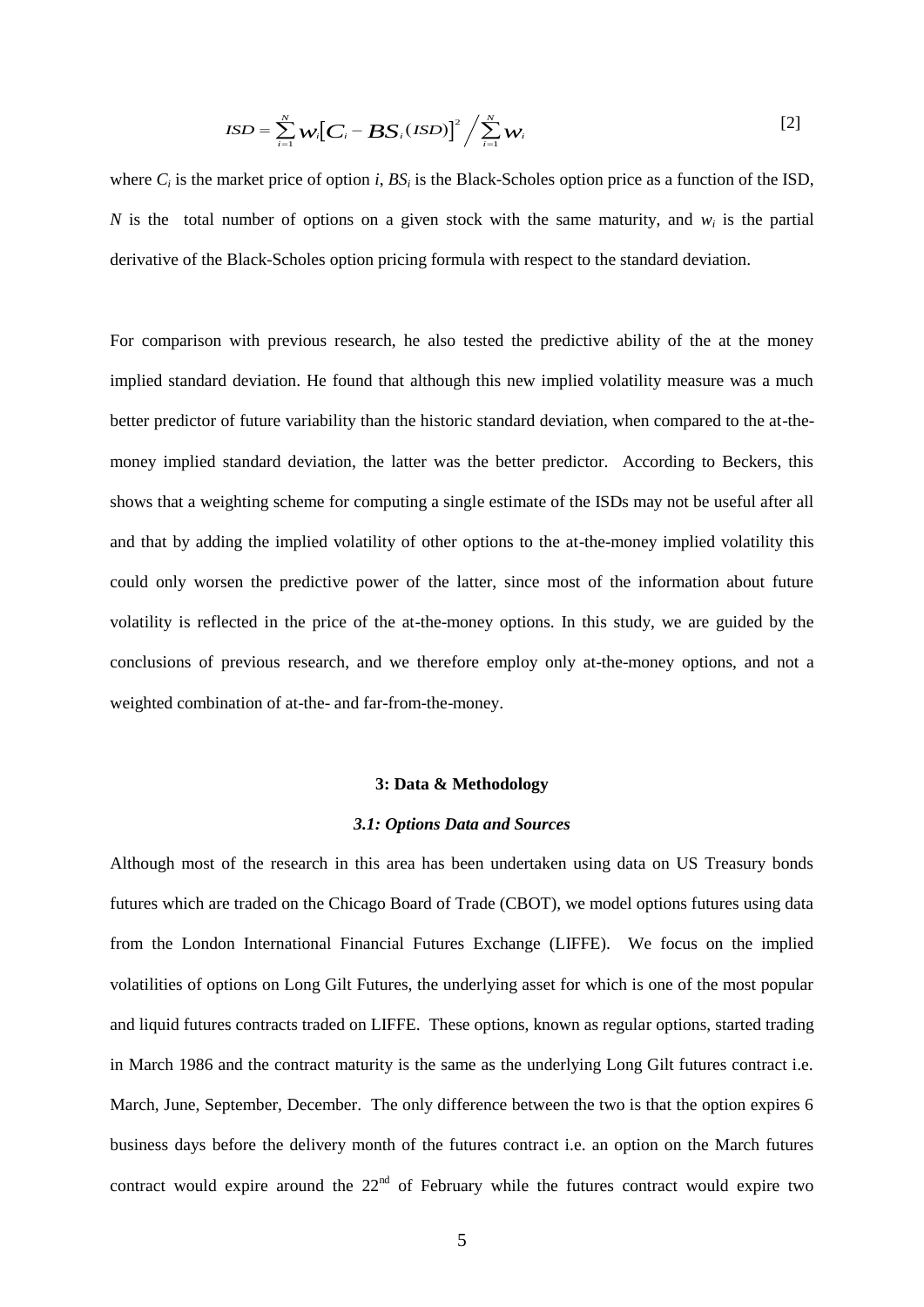business days prior to the last business day in the delivery month. Moreover from March 1995, additional options, known as serial options, were introduced such that from that date a contract expires every month instead of every 3 months. The data from LIFFE is separated according to maturity and for each option maturity we obtained the closing price of all the options that were traded on any particular day for that maturity, from the first day that the option started trading to its expiration. We utilised daily closing price data for this study since intra-daily data for LIFFE options on bond futures was not available for most of our sample period. We employed the yield on 3 month Treasury Bills as a proxy for the short term risk-free interest rate.

In our analysis, we calculated the implied volatility only for the at the money call options with the shortest maturity but with at least 15 days to expiration. We ignore the last 15 days of trading because options markets are very volatile during this period, which could lead to unreliable estimates of implied volatility. Thus, we were able to obtain a time series of implied volatilities from March 1986 to the end of March 1996.

We use the closing price of the option to calculate the implied volatility, and as Stoll and Whaley (1991) pointed out, this could potentially result in "non-simultaneous" prices being used for the calculation of the implied volatility and therefore inducing negative first order serial correlation in the implied volatility change series. However, their study was based on US derivatives exchanges and there is a difference in the closing times of the stock exchange and the options market. In our case, both the options and the underlying markets close at the same time and therefore the chance of nonsimultaneity in the prices occurring is small.

#### *3.2 Calculating the Implied Volatilities*

Since we are trying to model the implied volatility of options on Long Gilt futures we need to use a valuation formula to derive the implied volatility series. The first study undertaken in this area was by Black (1976) and although he considered options on forward contracts, his results can be applied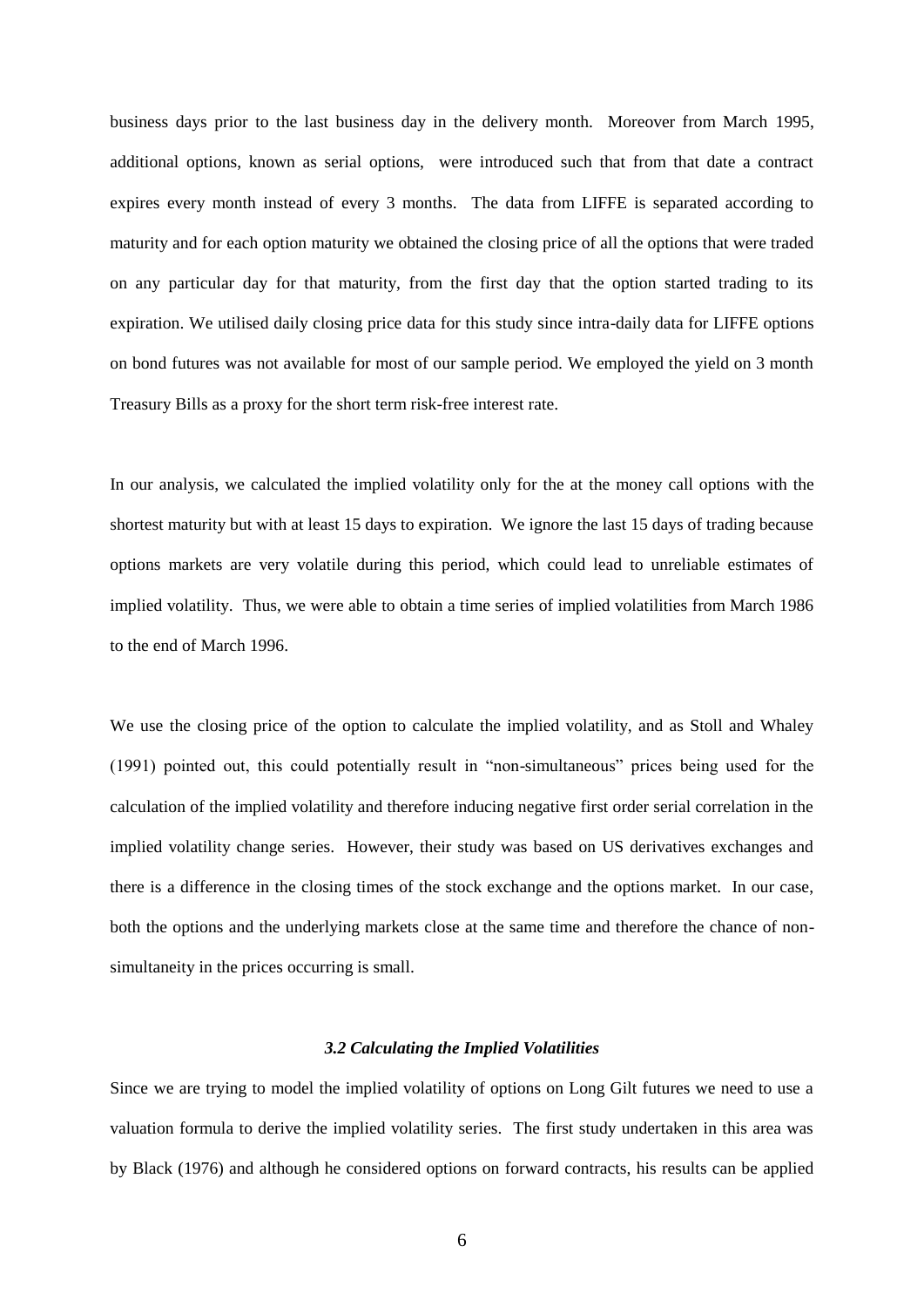to futures contracts when the short term interest rate is non stochastic, because then the value of a forward contract is equal to that of the corresponding futures contract. Moreover, Barone-Adesi and Whaley (1987) pointed out that the partial differential equation derived by Black is so general that it can be used to describe the price dynamics of not only European call options but European puts and American options as well. In this section, we demonstrate that Black's formula is still useful and that it can be employed to calculate the implied volatility series. We start by explaining its basic framework.

In order to develop Black's European valuation formula the following assumptions must be made:

- (1) There are no transactions costs and short sales are permitted
- (2) The short term interest rate is constant through time.
- (3) The change in the instantaneous futures price is described by the stochastic differential equation;

$$
dF/F = \mu dt + \sigma dz;
$$
 [3]

where  $\mu$  is the expected instantaneous price change relative of the futures contract,  $\sigma$  is the instantaneous standard deviation, and *z* is a Weiner process.

Examining the plausibility of these assumptions, the first should not give cause for concern since in real life market makers have small or no transaction costs. The second assumption of a constant short term interest rate could at first sight appear contradictory to our basic methodology. This is because the main factor affecting the volatility of bond prices or bond futures is interest rate uncertainty. It would therefore seem incorrect to use the Black formula to price options on bonds futures. However, our study is centred on options on long bond futures and the driving force behind the volatility of the T-Bond futures prices is the long term treasury bond rate and not the short term rate which we assume to be constant. We only consider short maturity options, and the cheapest to deliver (CTD) bond hardly changes with interest rates over the life of the bond. Barone-Adesi and Whaley (1987) suggested that these two rates are to some degree separable. Even though the contracts do contain delivery options, the CTD bond changes very little over the life of the option. Some studies have tried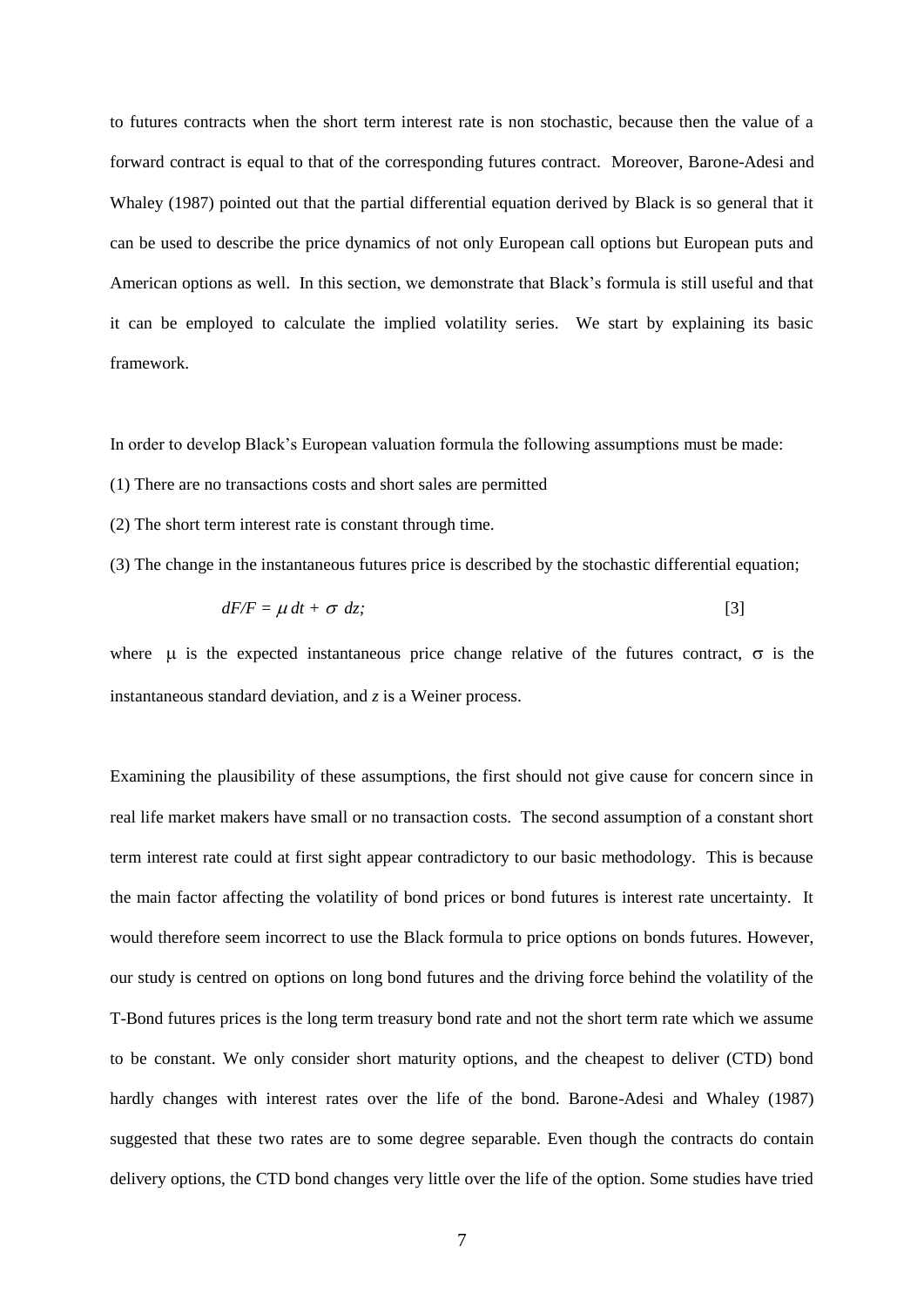to solve this problem by using stochastic interest rate processes to model option prices (Ramaswamy and Sundaresan (1985)), although these have had limited success since the model will only be realistic if the interest rate process posited is accurate enough. A further important problem with these stochastic models is that they have to be solved numerically as no closed form solutions exist.

The third assumption describes the dynamics of the futures price movement through time. As pointed out by Barone-Adesi and Whaley (1987), there is no reference to the relationship between the futures price and the underlying spot commodity in the equation and as such this valuation formula can be applied to any futures contract. According to Cakici *et al* (1993), if the cost of carry relationship holds, then the assumption that the futures price follows a stochastic differential equation will be consistent with the assumption that the underlying asset also follows a stochastic differential equation;

$$
dS/S = \alpha \, dt + \sigma \, dz; \tag{4}
$$

where  $\alpha$  is the expected relative spot price change,  $\sigma$  is the instantaneous standard deviation, *z* is a Weiner process. However, in the case of bond futures the cost of carry relationship is not straight forward because of the presence of delivery options (on quality and timing) and as such the stochastic differential equation of the underlying asset would be different from the one above.

By making these assumptions and forming a riskless hedge which consisted of the futures option and its underlying futures contract, Black was able to derive a partial differential equation that determines the path of the future options price (*V*):

$$
\frac{1}{2}\sigma^2 F^2 V_{FF} - rV + V_t = 0
$$
 [5]

where *V* is the futures option price, *F* is the current futures price, *r* is the risk free rate of interest,  $\sigma$  is the instantaneous standard deviation,  $V_F$  and  $V_{FF}$  are the first and second derivatives of the option price with respect to the price of the futures contract, and  $V_t$  is the derivative of the option price with respect to time.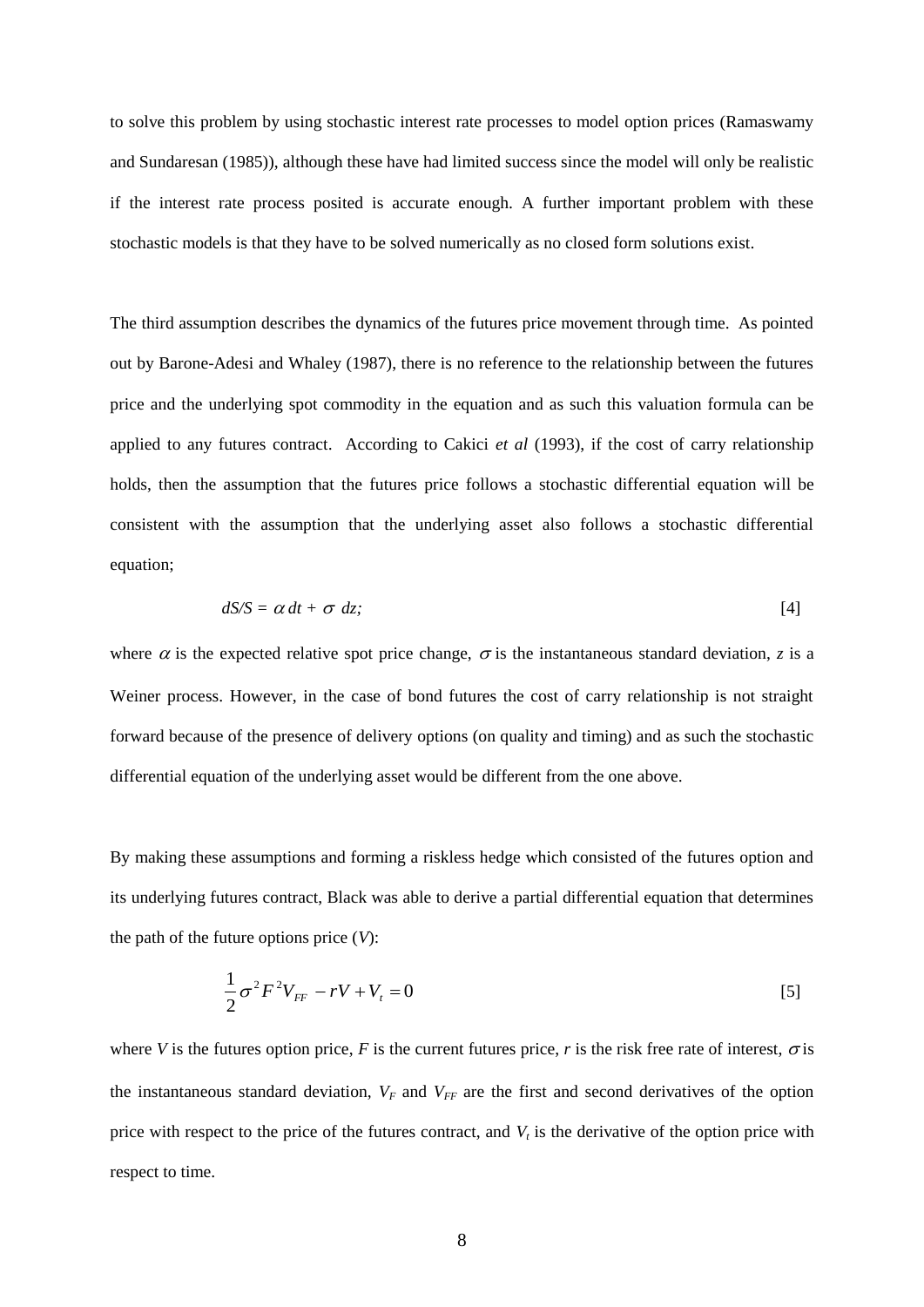As mentioned above, this equation is so general that it can be used to value either European and American options and either call or put options. For example, when using the boundary condition of a European call option, the terminal value of a call option being the max (0, *F-X*), Black was able to solve the above equation to obtain the following formula for valuing a call option on a futures contract

$$
c(F,T,X) = e^{-rT} [F \times N(d_1) - X \times N(d_2)] \qquad [6]
$$

where  $d_1 = \int \ln(F/X) + 0.5 \sigma^2 T / (\sigma T^{1/2})$ ,  $d_2 = d_1 \sigma T^{1/2}$ , *F* is the current futures price, *X* is the strike price of the future option, *T* is the time to expiration of the option, *N* is the cumulative normal distribution, *r* is the risk free rate. In this study, we assume that call options on bond futures are priced according to the formula in [6].

However, one potential problem is that we are using a formula derived for the valuation of European options to value an American option on a futures contract. Studies have shown that the early exercise feature of an American option can result in American options having a slightly higher premium than a similar European option, as demonstrated by Barone-Adesi and Whaley (1987). He showed that as the value of the underlying future contract becomes very large relative to the exercise price, the values of  $N(d_1)$  and  $N(d_2)$  approach one. From expression [6] above, we see that the value of a European call approaches  $e^{-rt}$ [*F* - *X*], however the value of a similar American option is [*F* - *X*] as it can be exercised immediately. This shows that the American option has a higher value than its European counterpart and as such will command a higher premium.

A number of solutions have been proposed for this problem. For example, researchers have tried to solve the Black partial differential equation ([5] above), but subject to the American call option on a futures contract boundary condition. However, no analytic solution has been found and hence researchers have tried to value American futures options using a finite difference approximation method. This method is computationally expensive and one needs to enumerate every possible path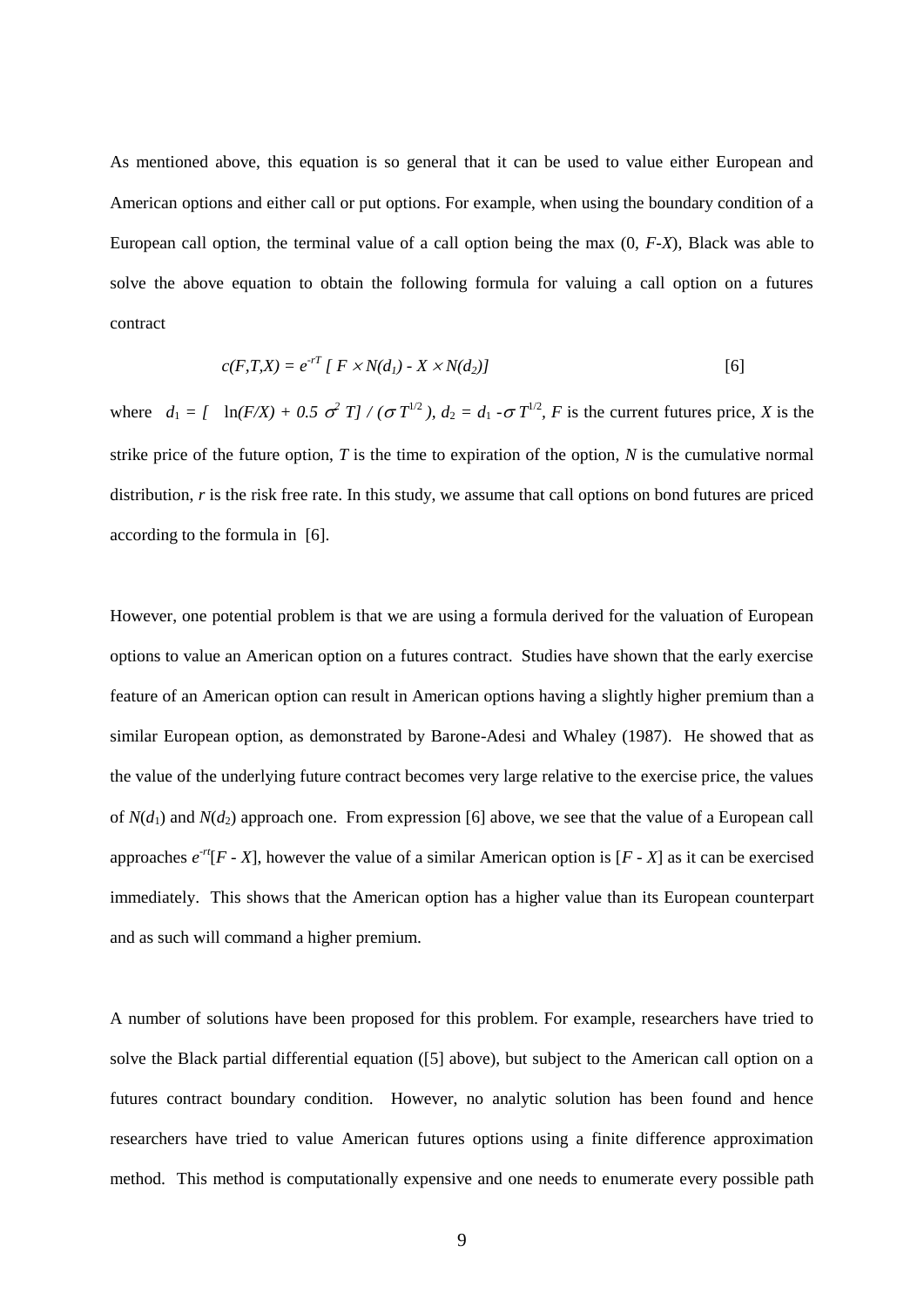that the futures option price may take during the life of the option before one can use it. Barone-Adesi and Whaley (1987) were able to derive a quadratic approximation for the pricing of American options and according to them it is considerably faster than the finite difference method. Their formula is complex and involves the estimation of the critical futures price where one would exercise the American option immediately.

There is fortunately some empirical evidence, however, that suggests that the Black formula is still valid for certain options. Brone-Adesi and Whaley (1987) carried out a simulation of the early exercise premium values. Using a range of option pricing parameters, they calculated the option prices using the quadratic and finite difference approximations. They found that for out of the money options, the early exercise premium is negligible and even for at the money options the early exercise premium represents only a very small percentage indeed of the American option price. It is only for options that are deep in the money that the early exercise premium is non-negligible. Taking the results of this simulation into consideration, it would seem that we can validly use the Black formula to derive the value of at the money American call options.

These simulations results were confirmed by a study undertaken by Cakici *et al* (1993), using both valuation models to price options on T-Note and T-Bond futures. Again, comparing model prices to actual prices, they also found that it was only options that are in the money which are underpriced by both models and they found no mispricing with regards to out of or at the money options. Their conclusion was that Black's (1976) European pricing model is indistinguishable from the American pricing model of Barone-Adesi and Whaley (1987) for pricing options on T-Bond and T-Note futures.

In this study we use the at the money options to calculate the implied volatility and since we cannot calculate the volatility by solving the Black formula directly (since it is a nonlinear equation), we use an iterative search procedure, the Newton Raphson method, to solve for the volatility implied by the option price.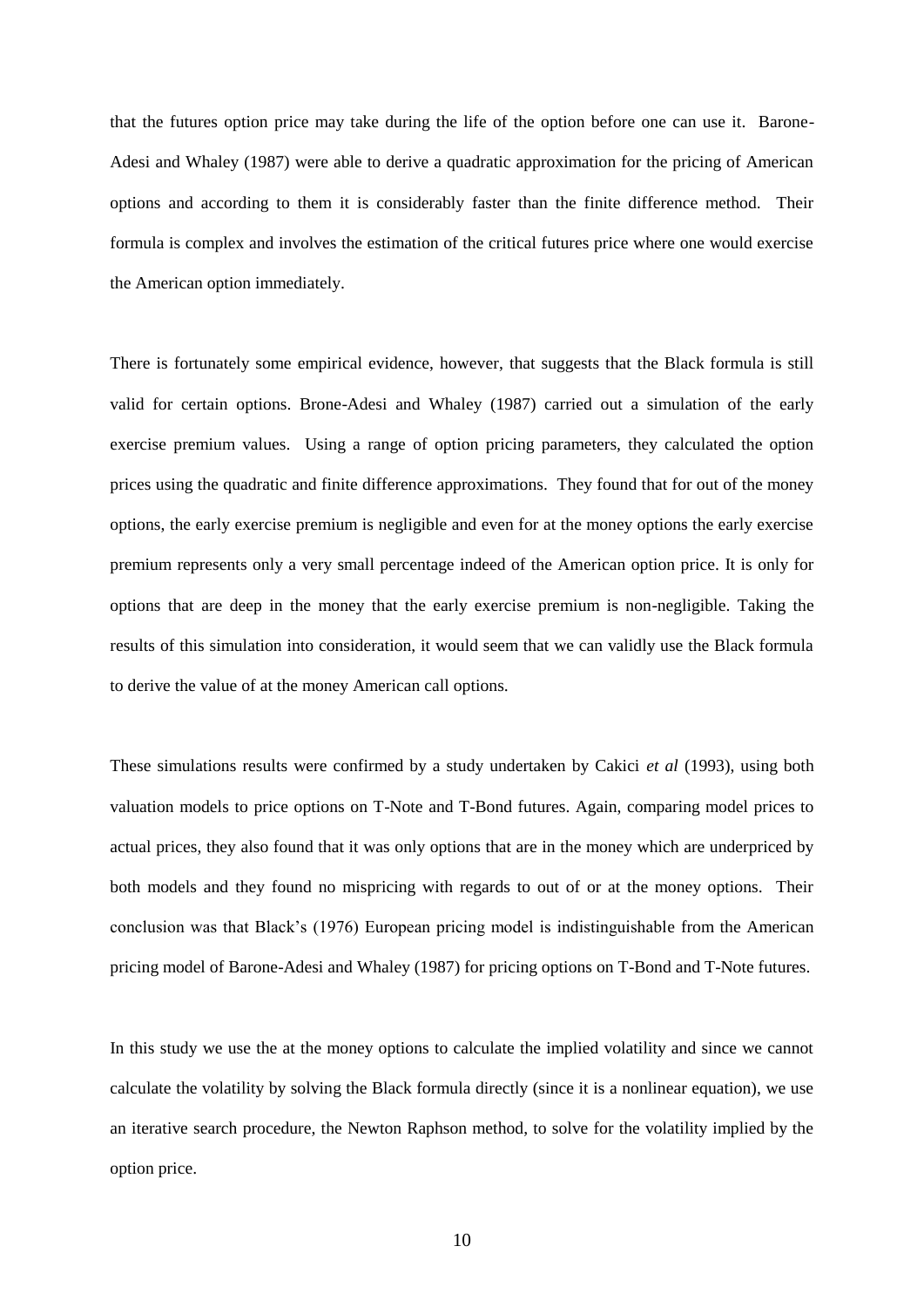#### *3.3: The Estimated Implied Volatilities*

Using Newton-Raphson, we are able to derive a time series of implied volatilities estimates and table 1 reports some preliminary analysis on the data. The table reveals that the mean of the implied volatilities over the entire period of 10 years is 0.092 and the variance is 0.0001. The kurtosis test is insignificant i.e. there does not seem to be any evidence of fat tails but the data is skewed to the right. Looking at the results for the change in implied volatility we see that the mean for the series is - 0.0002 and the variance is 0.003. The change in implied volatility series is more volatile than the level of implied volatility series. However the change series is both skewed and leptokurtic, implying that the distribution of returns has fatter tails than a normal with the same mean and variance. The change series is also skewed to the right. This leads the Bera-Jaque normality test to reject the Gaussian null convincingly.

Figures 1 and 2 show the implied volatility and change in implied volatility series respectively over the sample period (March 1986 - February 1996). The figures show a small number of large (positive or negative) spikes, where implied volatility rose substantially, or fell to zero. These may be considered outliers, which correspond to the October 1987 stock market crash, and to times when LIFEE lost their record of prices for this option.

An important question to address for valid econometric analysis of any time series is whether the data can be considered stationary or whether it contains a unit root. Figure 1 suggests that the series could be non-stationary, since it exhibits "long swings" with very few mean-crossings. However, the Dickey Fuller test results shown in table 1 indicate a clear rejection of the unit root null hypothesis in the levels series. Conversely, the autocorrelation coefficients for the levels series decline very slowly indeed, and are significant beyond the 50th lag. This would imply that a very large number of lags of the dependent variable would be required in the model to soak up this autocorrelation and consequently we concentrate on innovations in implied volatility for subsequent analysis.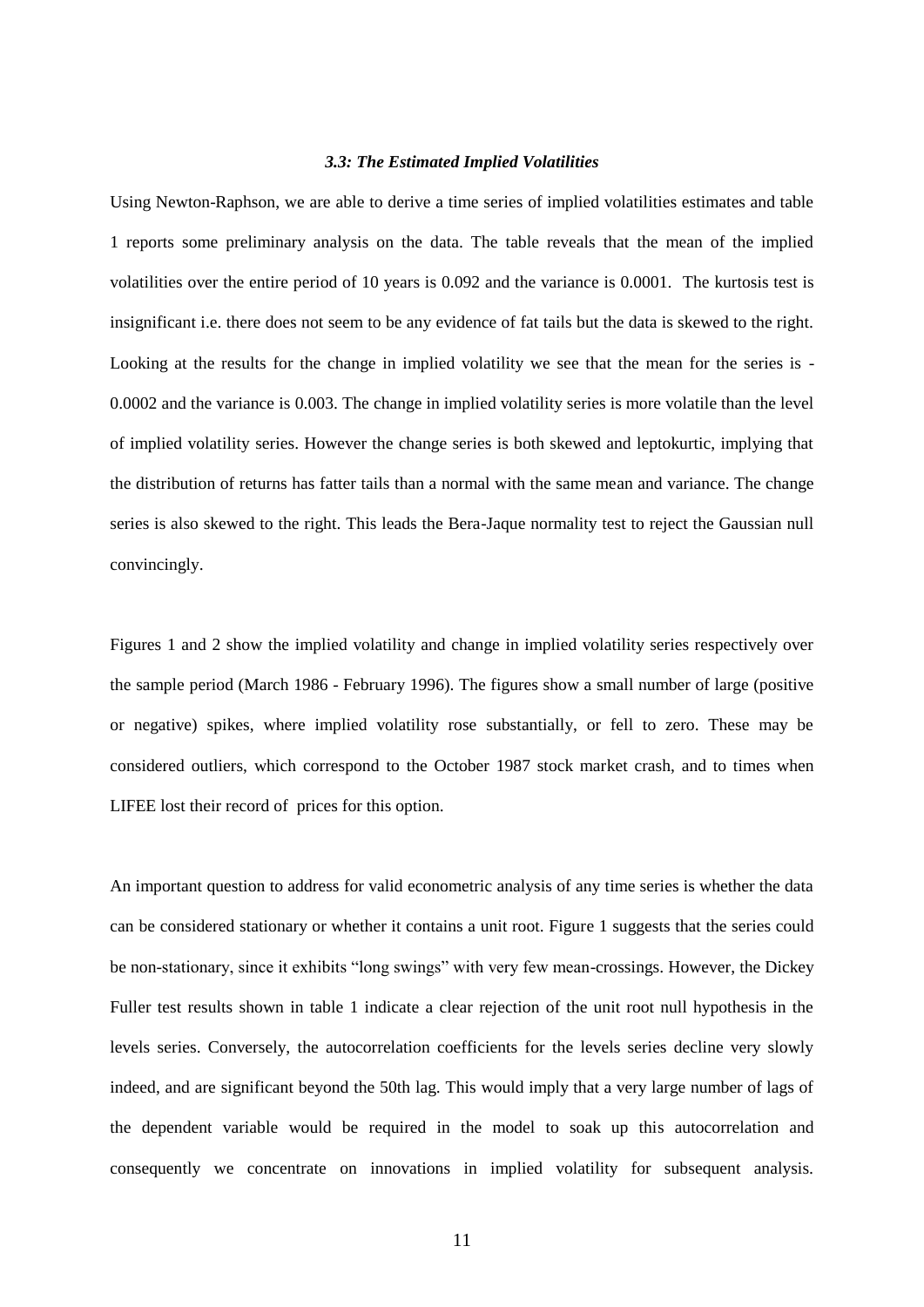Additionally, both the levels series and the changes show strong evidence of ARCH-effects, and hence heteroscedasticity-robust standard errors are used in all ensuing analysis.

#### **3.4: Information variables used in predicting implied volatility**

In this section, we briefly explain the variables that are used for modelling the implied volatility series. For determining the appropriate conditioning variables for forming a time series model of the change in implied volatility, we draw on previous research, although most of the previous studies have modelled stock return volatilities rather than implied volatilities. Only one modelled implied volatilities, and the underlying asset in that case was a stock index (Franks and Schwartz (1991)). The variables employed therein are similar to those commonly used to predict stock returns, and comprise a set of macroeconomic variables, usually tested within an APT-type framework.

Following Elton *et al* (1995) and the references therein, the main variables that have been regularly used by academics are:

(1) Excess market returns

- (2) Default risks (Difference in returns between corporate bonds and government bonds)
- (3) Term risks (Difference in returns between long and short term government bonds)
- (4) Unexpected changes in inflation
- (5) Unexpected changes in a measure of economic performance.

Although these variables have all been used at one point or another to explain stock return variability, we think that they will still be relevant in explaining bond volatility. The first variable 'excess market return' can be seen as a general measure of economic conditions and confidence. It is the difference between the return on the stock market and the risk free rate of return. It can also be viewed as a catch-all for omitted variables (see Elton *et al*, 1995). The second variable is not relevant in this case, since we are modelling government rather than corporate bonds. The third variable is a proxy for the term structure of interest rates (interest rate risk), and is measured as the difference between the yields on long term government bonds and the 3 month T-Bill rate. Another variable that can be used to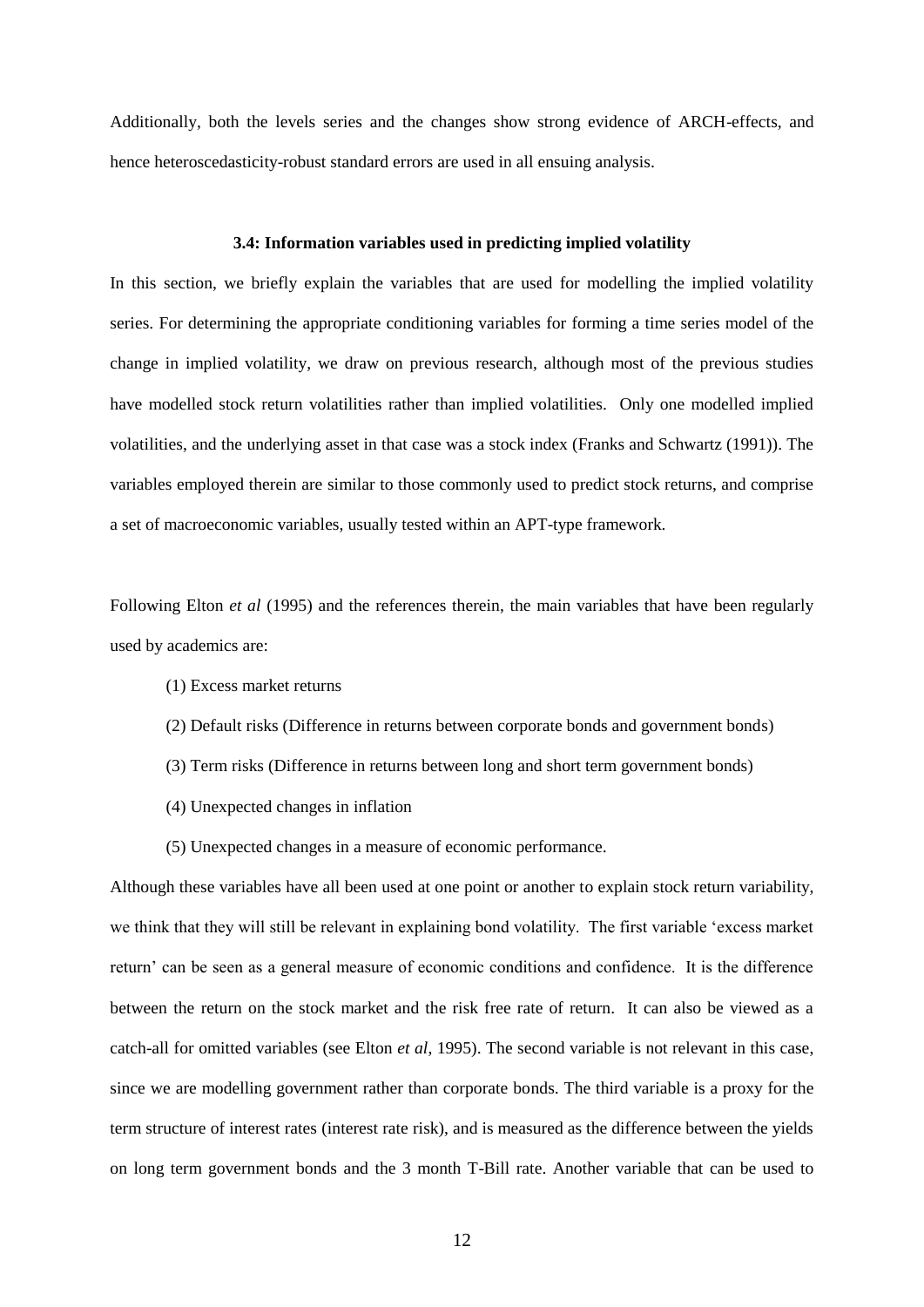represent economic conditions is unexpected changes in inflation. Elton *et al* (1995) argued that changes in this variable should affect the level of interest rates and therefore bond returns. The final factor that they mentioned as popular can be proxied by variables that represent economic conditions prevailing in the country such as industrial production, in other words economic factors found significant in tests of the arbitrage pricing theory. We employ all of these variables in our modelling, although we only report those that are significant.

We use the dividend yield on the FT-All Share index to act as a proxy for the general economic condition in the UK. Following, Clare and Thomas (1992) who found that a country's bond return can be explained by both the country's term structure and the US term structure we use first the UK term structure (measured by the difference between the yield on British Government irredeemables (acting as a proxy for the long bond yield) and the 3 months UK Treasury Bill discount rate (proxy for the short term interest rate)) only, and then both the UK and US term structure to model implied volatility. We also use the variable known as GEYR, (see Levin and Wright, 1998), which is a relative measure of the expensiveness of bonds relative to equities. It is calculated by dividing the long bond yield by the dividend yield of a stock index and is an indicator of the expensiveness of gilts yields relative to equity yields.

Another variable that has been used to explain changes in volatility is changes in volume (see Brooks, 1998 for a survey of this literature). As Franks and Schwartz (1991) pointed out, the impact of new information can be evaluated through price changes but changes in volume will tell us whether investors agree with the interpretation of the information.

The regression results presented below also include day-of-the-week dummy variables to determine whether there are any seasonal patterns in the implied volatility series. Harvey and Whaley (1992) suggested that Monday's implied volatility should be higher than on other days since traders open positions for the on the first trading day of the week, meaning that there is excess buying pressure on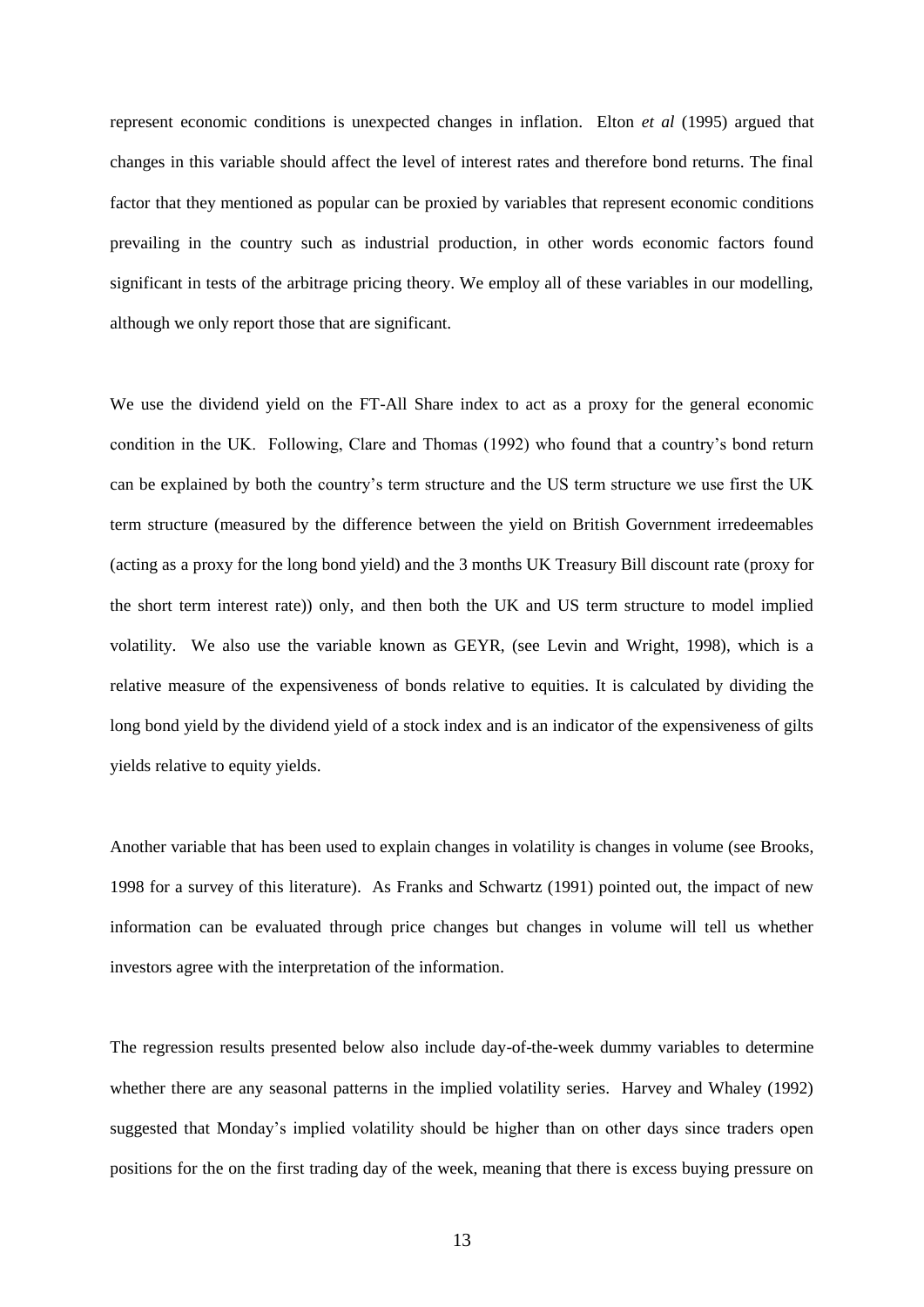Mondays resulting in higher volatility. Finally, other studies (such as Engle, 1982) have shown that because of strong persistence in the volatility series, we need to include lags of the dependent variable to allow for the dynamic structure of the series.

#### **4: Results**

This section is divided into three parts and presents the findings of the various tests outlined in the previous section. The first set of results looks at the performance of the option pricing model by checking for any systematic patterns in the mispricing errors. This is followed by a summary of the regression results obtained from modelling the change in implied volatility series. Having found a set of significant information variables**,** we use the resultant model to see whether it is possible to earn excess returns from devising a trading strategy. Thus the last part of this section is a summary of the profits or losses made from the trading exercise.

## *4.1: Tests for systematic biases in the pricing model*

As mentioned in the previous section, we are using a European option pricing model to approximate the price of an American option. In order to know the extent of the mispricings, we calculate the price of the option first using an option pricing model, and then subtracting it from the actual market price. To calculate the model price we require an estimate of sigma  $(\sigma)$  because the remaining four out of the five variables are either available from the market or the contract specification. In order to reduce any mispricings that could be the result of errors in the way we calculate sigma, we use the actual standard deviation of the underlying asset's return that occur during the life of the option in our model. Thus, our estimate of sigma for each option for each day is the standard deviation of the Long Gilts futures' returns from that day to the maturity of the option. For each option maturity (serial or regular option) we have a time series of standard deviation ranging from the day the option started trading to its maturity.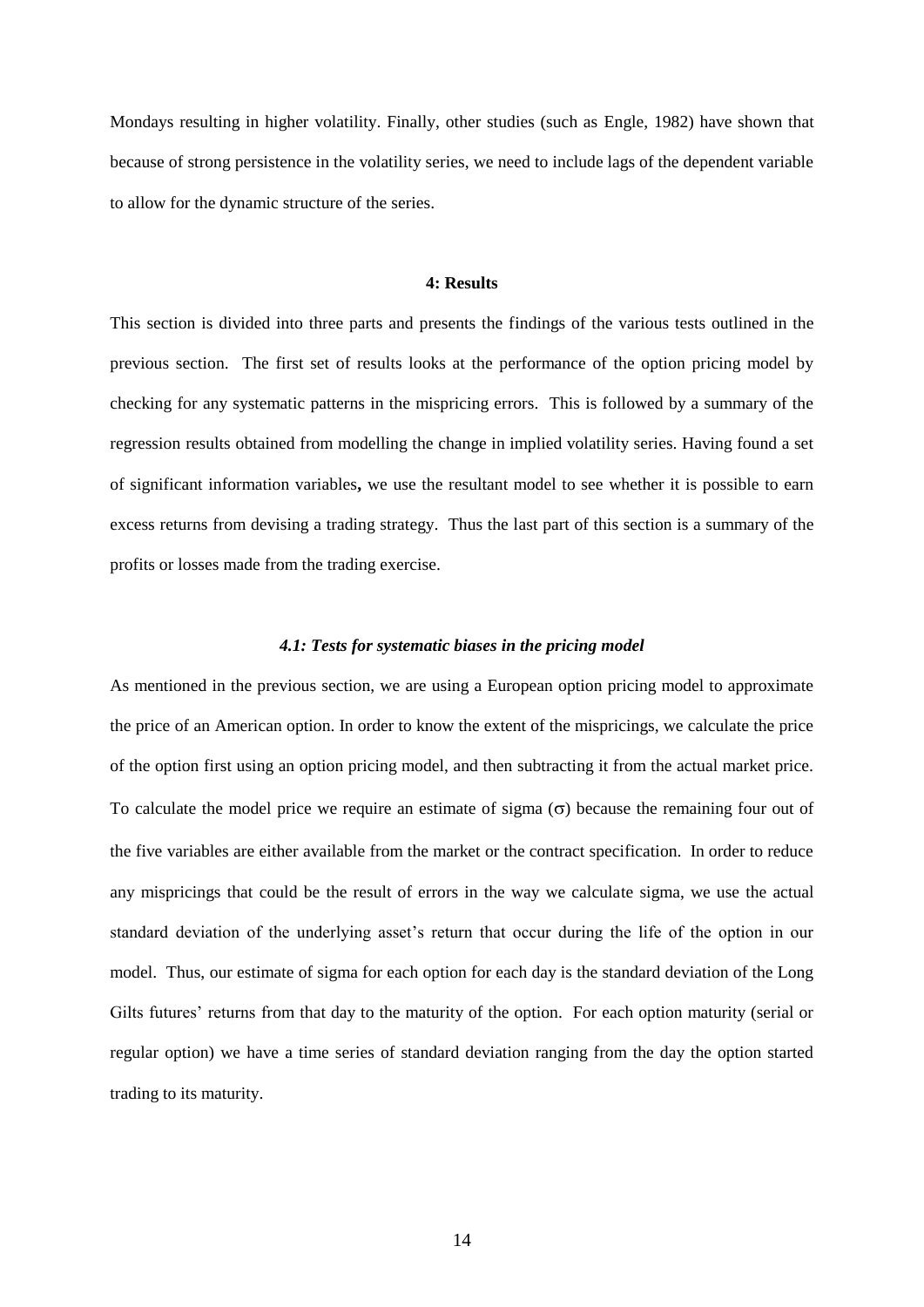By subtracting the model's price from the actual market price we were able to determine the mispricings errors for 95804 call options (the total number of calls on bond futures option traded from March 1986 to March 1996). In order to report the maturity and moneyness biases we first group them and then average the price deviations. To test for any moneyness biases, we divide the total sample into three groups:  $F/K < 0.98$ ,  $0.98 \le F/K < 1.02$  and  $F/K \ge 1.02$  where *F* is the futures price and *K* is the exercise price, and to test for any maturity biases we divide the sample into four groups ( $T < 3$ ) weeks,  $3 \le T < 6$ ,  $6 \le T < 12$  and  $T \ge 12$ ). The absolute pricing errors are presented in Panel A of Table 2.

The major conclusion from Panel A Table 2 is that the Black pricing model seems to slightly underprice all options regardless of their moneyness and maturity. One possible explanation is that as expected the early exercise premium of American options is not being taken into account by the model. Although the mispricings are very small for most classes of options, there seems to be moneyness and maturity biases for certain options. When all the call options are aggregated by maturity (All *T* in Table 2 above), only those that are deep in the money ( $F \ge 1.02$ ) seem to be significantly underpriced (0.160 in the All *T* column), but the mispricing is more pronounced for these deep in the money options when they have a maturity of more than 12 weeks (0.248). Moreover the same results (significant underpricing) were obtained for deep in the money options with 6 to 12 weeks to maturity. One reason for the significant underpricing is that the options are American so that they can and would be exercised immediately when deep in the money, and therefore their value will be higher than corresponding European options. Similar results are observed when the pricing errors are measured as a proportion of the actual options prices. These findings are presented in Panel B of Table 2. We find, overall, that mis-pricings for at the money short-maturity options are typically as low as 1% of the option value. Clearly, the systematic underpricing in certain circumstances is related to the model assumptions – first, because we have effectively ignored the early exercise premium. Second, and more subtly, Ho, Stapleton and Subrahmanyam (1997) have shown that stochastic interest rates have a positive effect on the option value. We have assumed that interest rates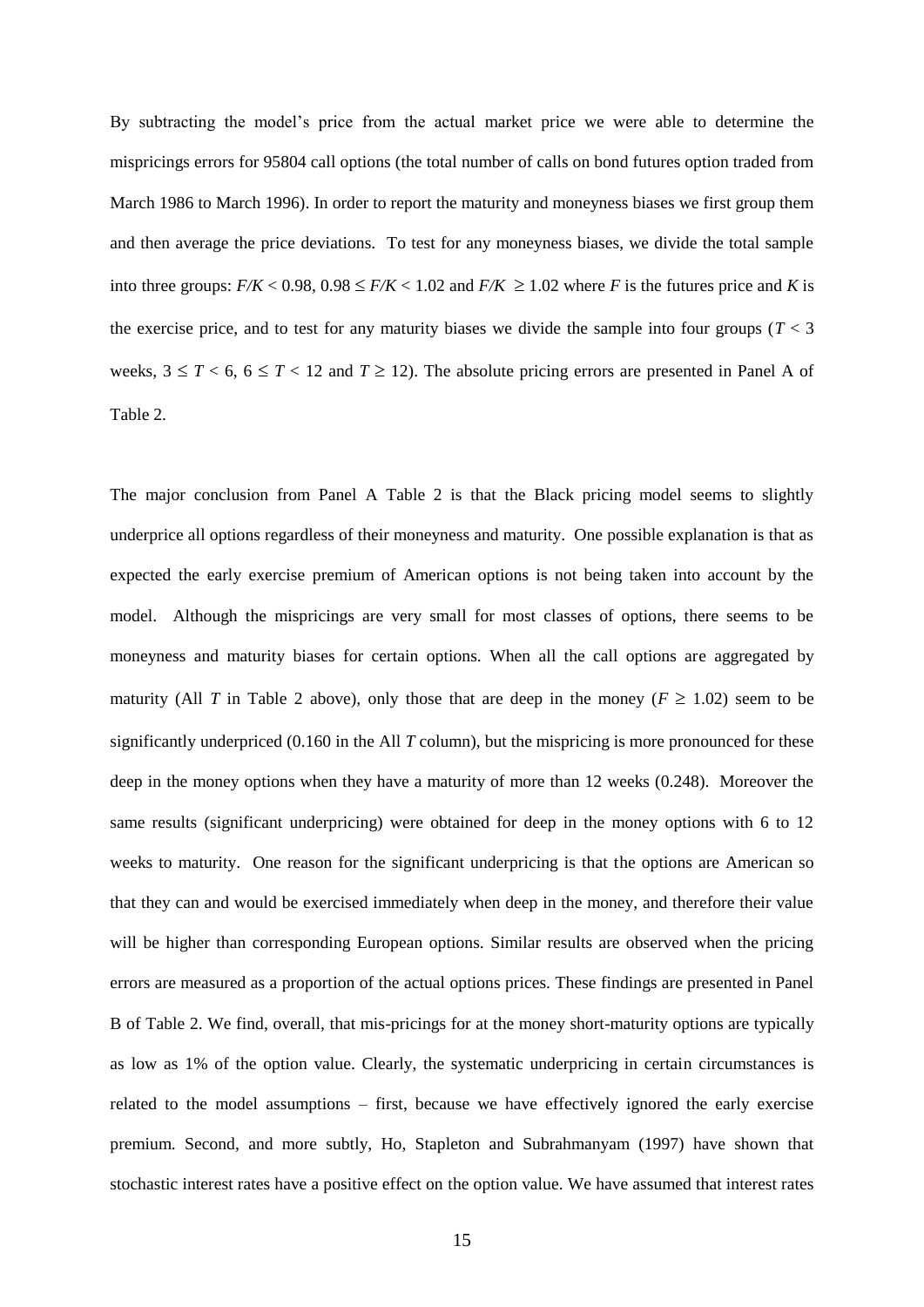are fixed, whereas in reality they have a random influence, which if incorporated into the model, would have increased the option values.

Concurring with the study by Cakici *et al* (1993), we do not report any significant mispricings for options that are at or out of the money. However, we do find a small mispricing for at the money options that have more than 12 weeks to maturity (0.116 for  $T > 12$  with  $0.98 \le F/K < 1.02$ ). When all options are aggregated by maturity but still separated by moneyness (All *T* column in table 2), the underpricing by the model increases linearly with moneyness (starting from 0.026 for out of the money options rising to 0.160 for deep in the money ones).

As for the maturity biases, only options with a maturity of more than 12 weeks seem to have a mispricing which could be economically significant (0.144 for All *F/K* with a maturity of more than 12 weeks). These mispricings are more severe for deep in the money options ( 0.248 for *F/K* >1.02). Here again, when all the calls are aggregated by moneyness but still separated by maturity (row All *F/K* in Table 2) the underpricing by the model increases linearly as the time to maturity of the options increases (starting from 0.022 for options with less than 3 weeks rising to 0.144 for options with more than 12 weeks ).

Our results are similar to those of Cakici *et al* (1993) since we found that significant mispricings only occur for deep in the money options. The moneyness biases seem to be more significant than the maturity biases. Overall we might have expected to obtain similar results to Cakici *et al*, as we use options on Long Gilt futures while they carried similar tests on options on T-Bond futures. The above results show that we are right in choosing to use only at the money options and also to ignore options with a maturity of less than 2 weeks when calculating the implied volatility. Moreover, most of the options that we use to calculate the implied volatility have a maturity of less than 12 weeks. Since, there are no significant mispricings for at the money options apart from those with a maturity of more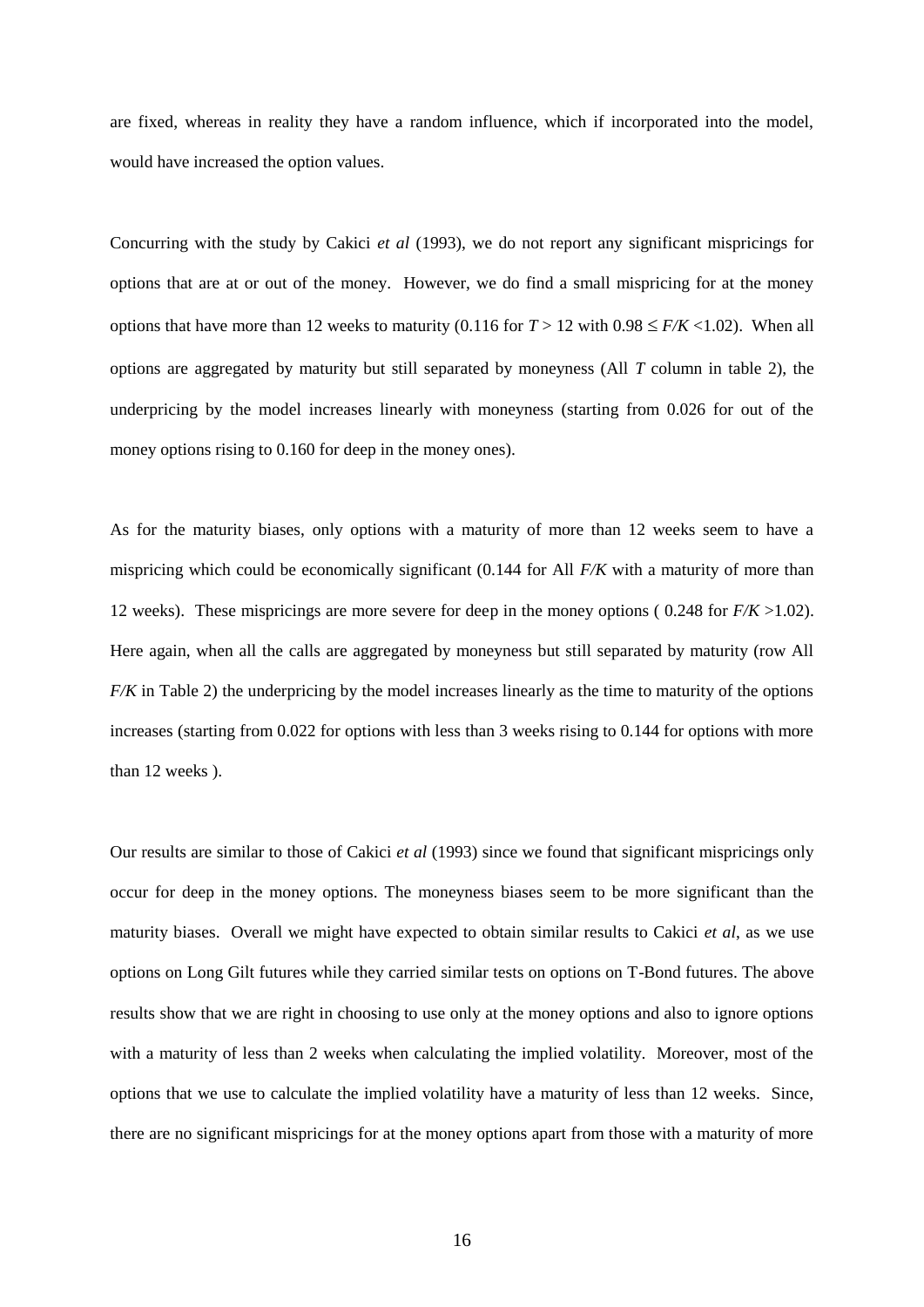than 12 weeks, then our estimate of implied volatility is not biased by the fact that we are using a European option pricing formula to approximate the value of an American option.

#### **4.2: Modelling changes in implied volatility**

Having explained how we arrived at the implied volatility figures in the previous section, we now explain the results achieved when the change in the implied volatility series is modelled using the general model:

$$
IV_{t} = \sum_{k=1}^{n} \beta_{k} X_{k,t-1} + \sum_{i=1}^{5} \gamma_{i} D_{i,t} + u_{t}
$$
\n
$$
[8]
$$

where *IV<sub>t</sub>* is the implied volatility series,  $X_{k,t-1}$  is the value of the  $k^{\text{th}}$  macroeconomic variable at time  $t-1$ ,  $D_{i,t}$  is the daily dummy variable, taking the value 1 on day *i* and zero otherwise, and  $u_t$  is the disturbance term.

We started by looking for any seasonal patterns in both the level and change in implied volatility series. In order to do so, we have to carry a regression on five dummies, as we are checking for the day of the week effect. We also include lags of the dependent variable in the regression because previous studies have shown that there is persistence in the volatility series. The number of lags employed is that number required to render a Ljung-Box  $Q^*(10)$  test on the residuals to be insignificant at the 5% level<sup>4</sup>. We also include dummy variables to remove certain outliers, namely the stock market crash of 1987 and on dates when LIFFE lost their record of option prices.

The regression results presented in Table 3 show that none of the five seasonal dummies are significant for the change in implied volatility series but they are all significant for the implied volatility level series. As expected, implied volatility is at its highest on Mondays (daily average of 0.0020731 over the sample). Looking at the results for the change in implied volatility series, it would

<sup>&</sup>lt;sup>4</sup> We find that 5 lags of the change in implied volatility are required. For the levels series, the autocorrelation is still present when 20 lags are included. Thus the model employing macroeconomic variables presented subsequently will be estimated only on the changes series, and incorporating the five lags.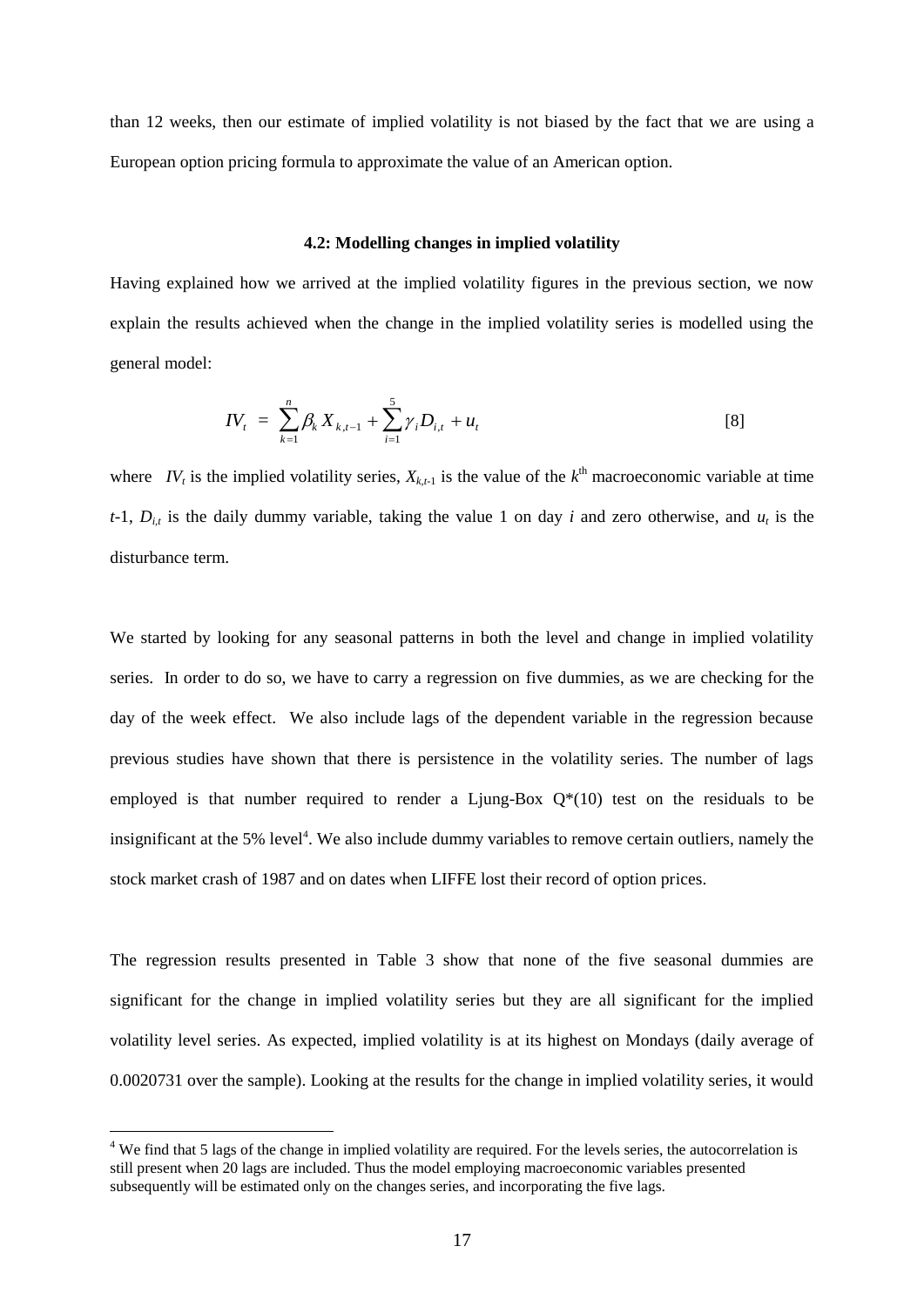seem that there are no seasonal pattern as regards to the day of the week. Moreover, we see that volatility falls from Thursday to Friday by an average of 0.0005873 over the entire sample while it increases by 0.0005176 from Friday to Monday. The size of these changes in implied volatility do not seem to be large enough to be statistically or economically significant<sup>5</sup>.

We now present the results obtained when using the information variables outlined above to forecast the implied volatility series. The first regression contained only UK information variables, and these results are presented in column 3 of table 4. It is evident that none of the UK information variables seem to be able to explain the change in implied volatility series apart from the lag of the change in implied volatility itself, and the dummy variables.

Following a study by Clare & Thomas (1992), who found that information regarding US bond returns was a significant factor in explaining other countries' bond returns, we include the US term structure and the dividend yield of the S&P 500 in the regression. The results shown in the last column of table 4 are quite surprising as the US term structure, which is defined as the difference between the 30 year Benchmark Bond redemption yield and the 3 month US Treasury bill discount rate, is a significant factor in explaining the change in implied volatility of UK Long Gilt futures options. This seems to be in line with the study undertaken by Clare & Thomas (1992) who found one US variable to be significant in explaining other countries bond returns. The dividend yield on the US stock, however, is found to be insignificant.

#### **4.3: Market Efficiency Tests**

Following the development of a model for the change in implied volatility series in the previous section, we move on to devise a trading strategy that might exploit this potential predictability. This set of tests can be seen as market efficiency tests since we are using our fitted model of the change in

<sup>&</sup>lt;sup>5</sup> In addition to testing for the day of the week effect, we include volume as another variable. As mentioned earlier, researchers have tried to link increases in volatility to increases in market liquidity. Thus we used volume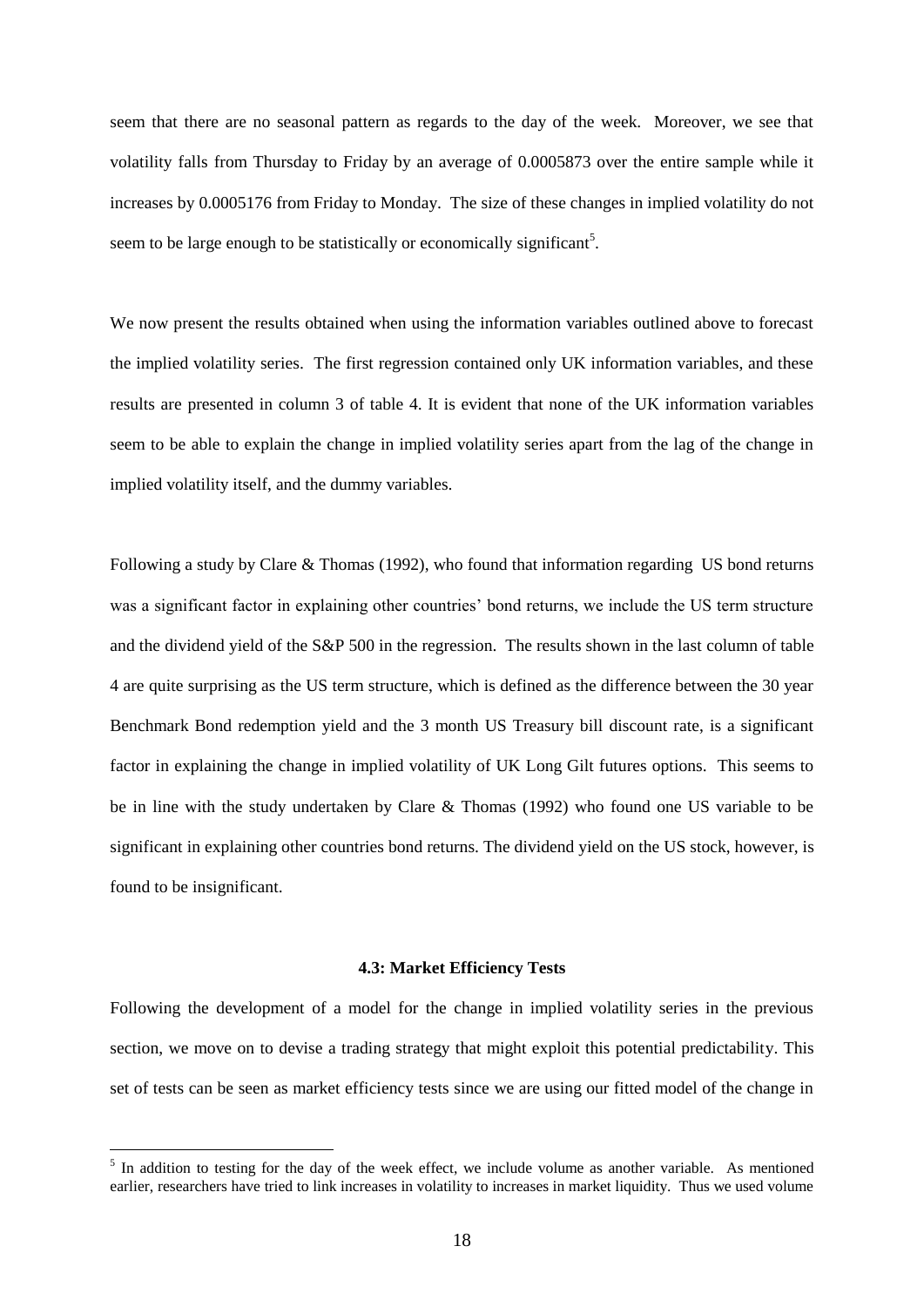implied volatility series to try to achieve abnormal returns. The regressions in table 4 are *ex ante*, with only lagged values of variables on the right hand side, and can therefore be used for forecasting. As Harvey and Whaley (1992) explained, the in-sample predictability in the series could either be the result of investors changing their view on the market upon the arrival of new information or it could be that the market is inefficient.

In order to use this strategy, we have to make out of sample forecasts of the change in implied volatility series. We test this strategy from the 1st Jan 1995 to the 31st March 1996. For each day from the 1st of Jan 1995 (t), we regress the change in implied volatility series (including the change in implied volatility for t) on the set of information variables available up to and including day t. Using the estimated coefficients and information available for day t, we can make a forecast of the change in implied volatility for day t+1. For example, in order to make a forecast for the change in implied volatility for the  $2<sup>nd</sup>$  Jan 1995 on the 1<sup>st</sup> Jan 1995, we first carry a regression of the change in implied volatility series (this series would include the change in implied volatility for the 1st of Jan 1995) on the set of information variable available up to the  $1<sup>st</sup>$  Jan. The estimated coefficients are then used on the information variables available on the 1st of Jan 1995 to make a prediction of the change in implied volatility for the  $2<sup>nd</sup>$  Jan 1995.

The trading strategy we use is quite simple: if our forecasts show that implied volatility will rise tomorrow then we buy the option because we expect the price to go up on the next day or vice versa if we predict a fall. There are no time restrictions as to when the position has to be taken on the next day except that it has to be as early as possible and only at the money options are to be bought or sold. We plan to close any position the day after it is opened, but if there are no reverse trades on that day we leave the position open until we can find a reverse trade to close it. Overall, of a total of 284 possible trading days of at the money options, we were unable to close the position on the next day for

as a proxy for market liquidity. Our results (not reported here) show that volume or changes in volume could not explain changes in implied volatility.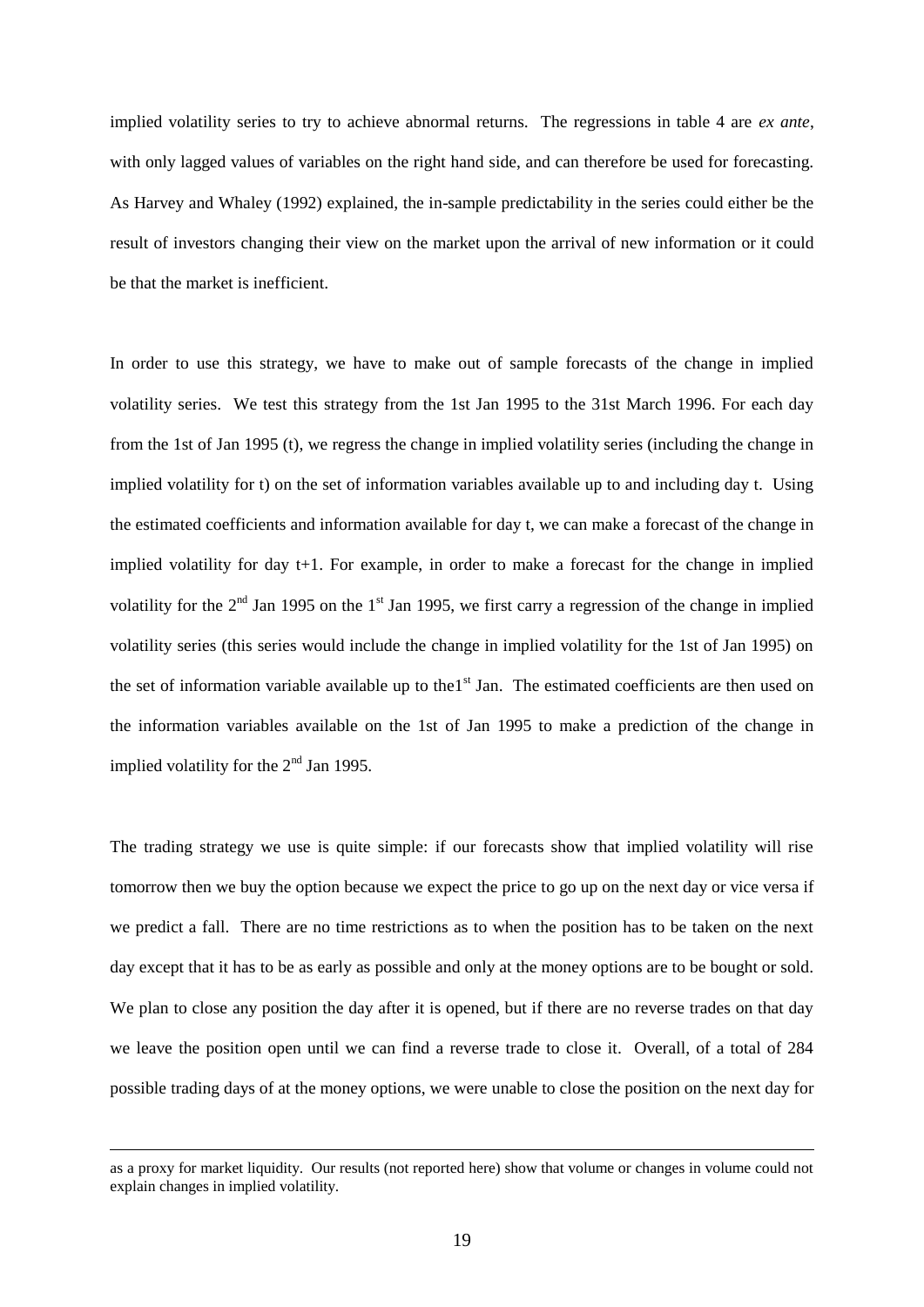only 45 days. Even though this option market is marked-to-market daily (as futures markets are), this should not make any difference to the total profit or loss, simply that the margin account at the Clearing House is changing daily and the total profit/loss will not be different from a market where there are no daily margin calls.

A simple check on how good the model forecasts are reveals that out of a possible 312 trading days over the test period, there were trades of at the money options on 284 days and out of that our predictions are right for 149 days (a 52.46% success rate) in the sense that the signs were correctly predicted. The trading rule proved incorrect 128 times (e.g. we predicted a rise in implied volatility but the price of the option went down instead of up) and on seven occasions there was no change in the price of the option on the next day.

We use only a simple trading rule is used is that because of a lack of data, implying that we can not experiment with popular option trading strategies. For example, we might wish to buy or sell straddles<sup>6</sup>, however because there are not enough simultaneous trades over our trading period (Jan 1995 - Mar 1996), we cannot buy/sell both puts and calls at the same time and exercise price for most of the trading days for the LIFFE options on bond futures<sup>7</sup>.

Moreover, because the price of the underlying asset (gilt futures) are not recorded for serial options<sup>5</sup> we could not delta hedge the positions. Normally, when an option position is delta-hedged, the overall position would be insensitive to any changes that occur in the market, since if we buy one option and sell a certain amount (the hedge ratio) of the futures contract, the overall value of our position will not be affected by changes in the underlying asset. The fact that we can not delta hedge might not be a

<sup>&</sup>lt;sup>6</sup> A long straddle is a position where we are long both the call and the put of the at the money option.

 $<sup>7</sup>$  The reason why we choose a straddle is in order to buy/sell volatility - if we expected volatility to rise, we</sup> would enter into a short straddle position, while if we expected volatility to remain constant or fall, we would sell a straddle.

 $<sup>5</sup>$  Options which mature between the regular options (Mar, Jun, Sept, Dec) are called serial options (e.g. Jan,</sup> Feb, Apr, etc.). Simultaneous recording of the futures and the option prices are available for regular options but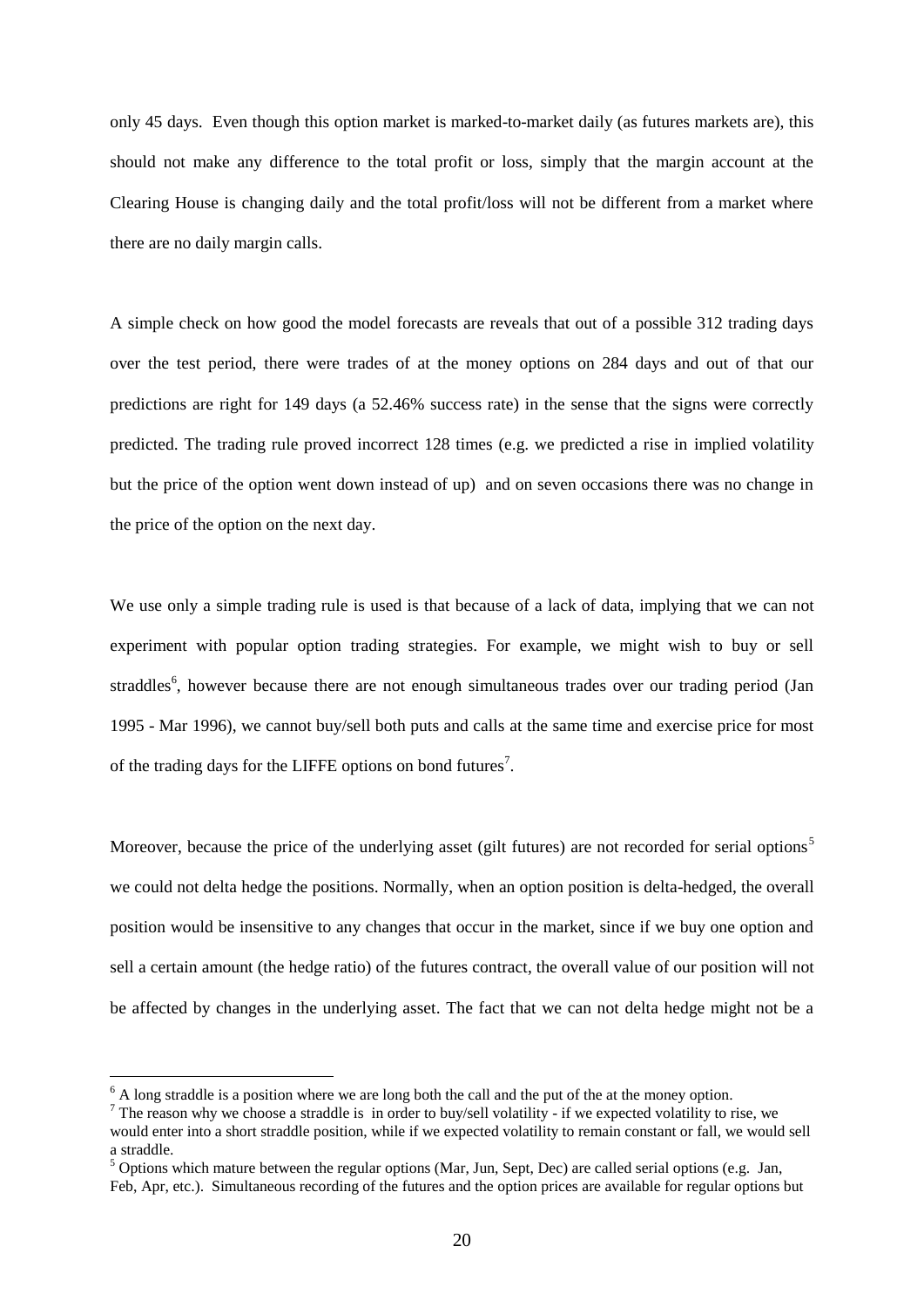serious problem because one can only be delta neutral for one instant in time since the price of the underlying asset changes all the time and as such the delta will not remain constant leaving us to adjust our futures position constantly and therefore greatly increasing the transaction costs.

For our trading strategy we assume that we are buying only one at the money option everyday and selling it as soon as possible during the following days. We do not employ a longer holding period because we cannot delta hedge our position and if we leave it open for more than one day we will be holding a very risky position which could wipe our profits or increase our losses. We test this strategy by using actual bid and offer prices of the options on Long Gilt futures that are traded on LIFFE. We look at this strategy from the point of view of both a private investor and a market maker. The investor will have to buy at the offer price and sell at the bid price thus losing the spread on each transaction, while this is not the case for the market maker. One assumption that we are making for both the private investor and the market maker is that they both will find a counter-party; this may seem a strong assumption, but since we are dealing with at the money options it would probably not be hard to find a counter-party who wants to deal at the quoted price.

Starting from an outlay of 0 (ignoring the margin requirement and assuming that one unit of the options contract is bought, held, or sold during each trade), we find that the private investor would not earn any abnormal profits. In fact, he would have made a loss of £41.92 over the out-of-sample period (Jan. 95 - March 96), due to the large transactions costs incurred in the course of the 284 trades made. On the other hand the market maker would have made a profit of £30.03 if he had followed our trading strategy. The cumulative profits of the market maker are shown in figure 3. The market maker makes a steady flow of profits, with a fairly small maximum draw down.

#### **5: Conclusion**

not for the serial options. The delta of an option is defined as the change in the price of the option following a  $£1$ change in the value of the underlying asset.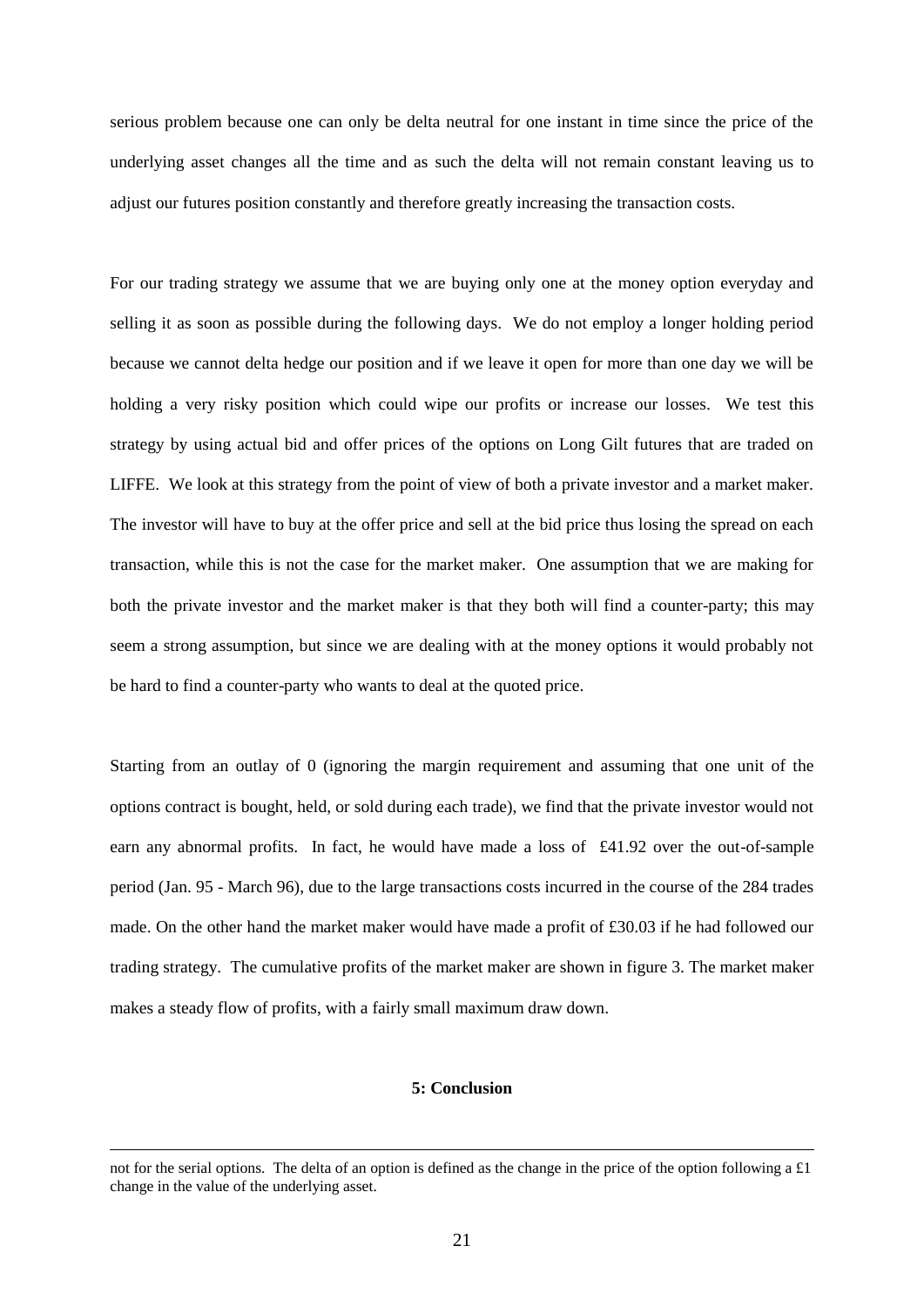We started this study by reporting that implied volatility is broadly agreed to represent the best estimate of future volatility and therefore that being able to model and to forecast implied volatility could be very useful and potentially profitable. We showed that using Black's European pricing formula, we could approximate the price of American options to determine implied volatility of at the money options. It was demonstrated that this method did not yield systematic pricing biases for closeto-the-money options. Using UK and US macroeconomic variables, we modelled the change in implied volatility series and then we moved on to devise a trading strategy to exploit our forecasts. Assuming that a counter-party was ready to deal in at the money options, we showed that a market maker could earn positive returns with an outlay of zero if we ignore the margin requirements. On the other hand, a private investor would not be able to earn positive returns because of the spread. We thus conclude that our results are broadly consistent with market efficiency.

#### **REFERENCES**

- Barone-Adesi, G. and R.E. Whaley (1987) Efficient Analytic Approximation of American Option Values *Journal of Finance* Vol. 42, pp. 301-320
- Beckers, S. (1981) Standard Deviations Implied in Option Process as Predictors of Future Price Variability *Journal of Banking and Finance* Vol. 5, pp. 363-382
- Black, F. (1976) The Pricing of Commodity Contracts *Journal of Financial Economics* Vol. 3, pp. 167-179
- Black, F. and M. Scholes (1973) The Pricing of Options and Corporate Liabilities *Journal of Political Economy* Vol. 81, pp. 637-659
- Brooks, C. (1998) Forecasting Stock Return Volatility: Does Volume Help? *Journal of Forecasting* Vol. 17, pp. 59-80
- Cakici, N., S. Chatterjee, A. Wolf, (1993) Empirical Tests of Valuation Models for Options on T-Note and T-Bond Futures *Journal of Futures Markets* Vol. 13, pp. 1-14
- Canina, L. and S. Figlewski (1993) The Information Content of Implied Volatility *Review of Financial Studies* Vol. 6, pp. 659-681
- Clare, A.D. and S.H. Thomas (1992) International Evidence for the Predictability of Stock and Bond Returns *Economics Letters* Vol. 40, pp. 105-112
- Day, T. and C. Lewis (1992) Stock Market Volatility and the Information Content of Stock Index Options *Journal of Econometrics* Vol. 52, pp. 267-287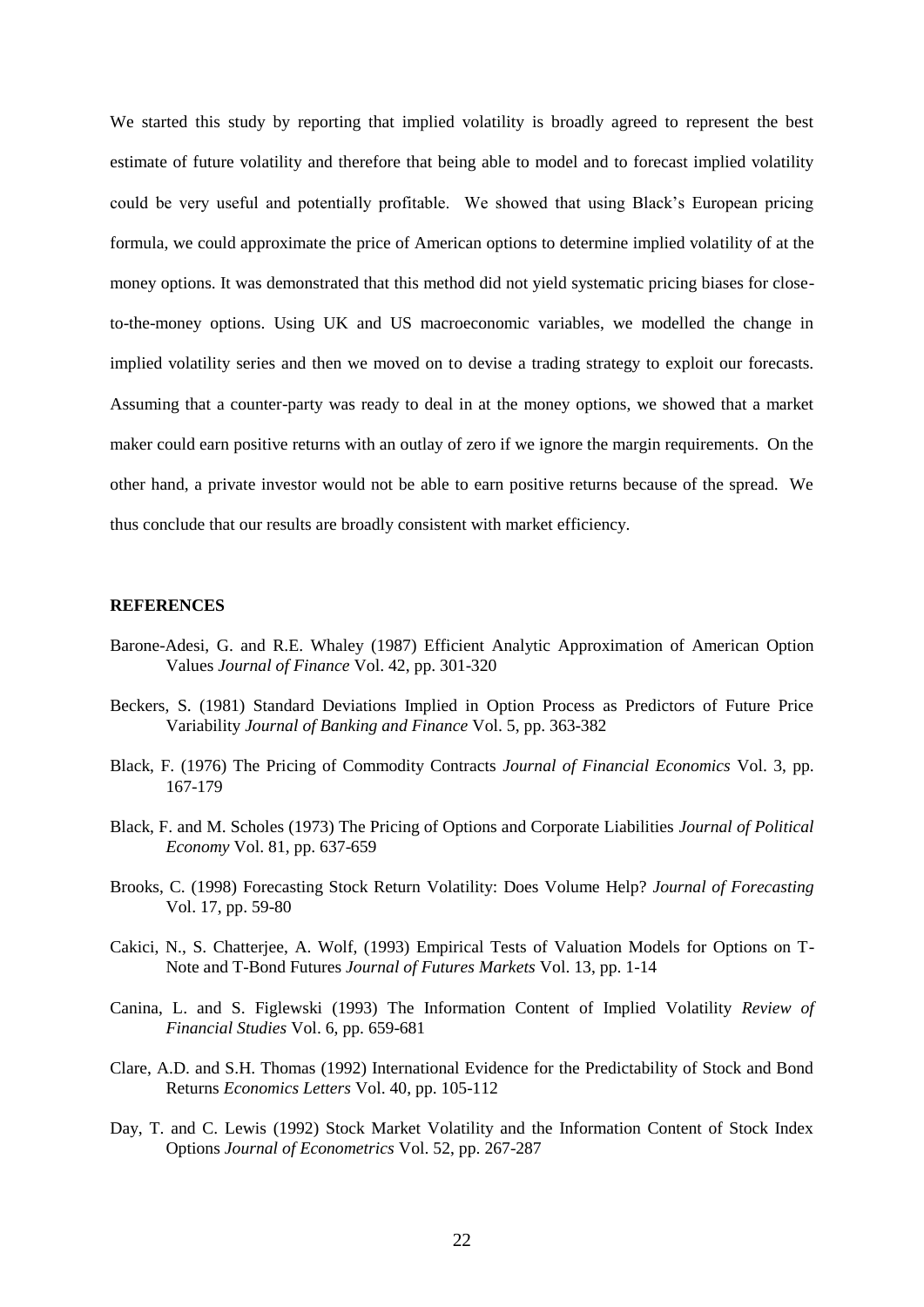- Elton, E.J., M.J. Gruber, and C.R. Blake (1995) Fundamental Economic Variables, Expected Returns and Bond Fund Performance *Journal of Finance* Vol. 50, pp. 1229-1256
- Engle, R.F. (1982) Autoregressive Conditional Heteroskedasticity with Estimates of the Variance of United Kingdom Inflation *Econometrica* Vol. 50, pp. 987-1007
- Franks, J.R. and E.S. Schwarz (1991) The Stochastic Behaviour of Market Variance Implied in the Prices of Index Options *Economic Journal* Vol. 101, pp. 1460-1475
- Harvey, C.R. and R.E. Whaley (1992) Market Volatility Prediction and the Efficiency of the S&P 100 Index Option Market *Journal of Financial Economics* Vol. 31, pp. 43-73
- Ho, T.S., Stapleton, R.C. and Subrahmanyam, M.G. (1997) The Valuation of American Options with Stochastic Interest Rates: A Generalisation of the Geske-Johnson Technique *Journal of Finance* Vol. 52, pp.827-840.
- Hull, J. and A. White (1987) The Pricing of Options on Assets with Stochastic Volatilities *Journal of Finance* Vol. 42, pp. 281-300
- Jorion, P. (1995) Predicting Volatility in the Foreign Exchange Market *Journal of Finance* Vol. 50, pp. 507-528
- Lamoureux, C. and W. Lastrapes (1993) Forecasting Stock Return Variance: Toward an Understanding of Stock Implied Volatilities *Review of Financial Studies* Vol. 6, pp. 293-326
- Latané, H. and R.J. Rendleman (1976) Standard Deviation of Stock Price Ratios Implied by Option Premia *Journal of Finance* Vol. 31, pp. 369-382
- Levin E.J. and R.E. Wright (1998) The Information Content of the Gilt-Equity Yield Ratio *Manchester School* Supplement, pp. 89-101
- Ramaswamy, K. and S.M. Sundaresan (1985) The Valuation of Options on Futures Contracts *Journal of Finance* Vol. 40, pp. 1319-1340
- Schmalensee R. and R.R. Trippi (1978) Common Stock Volatility Expectations Implied by Option Premia *Journal of Finance* Vol. 33, pp. 129-147
- Stoll, H.R. and R.E. Whaley (1991) Expiration-Day Effects: What has Changed? *Financial Analysts Journal* Vol. 47, pp. 58-62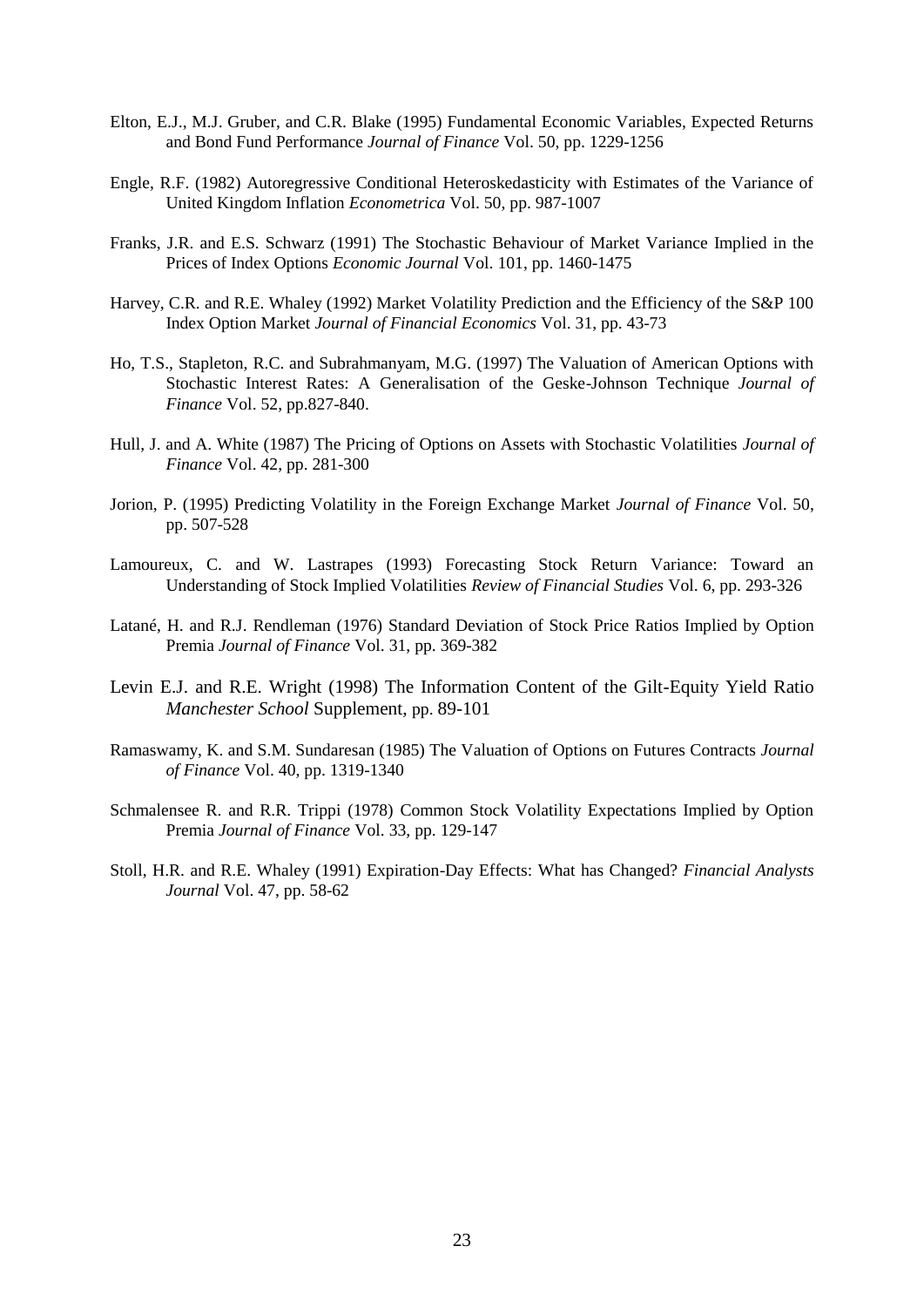|                 | <b>Implied Volatility</b> | Change in Implied<br>Volatility |
|-----------------|---------------------------|---------------------------------|
| Mean            | 0.0914                    | $-0.0002$                       |
| Variance        | 0.0005                    | 0.0027                          |
| Kurtosis        | 0.0708                    | 38.732**                        |
| <b>Skewness</b> | $0.5262*$                 | $1.5408**$                      |
| Minimum         | 0.0000                    | $-0.4814$                       |
| Maximum         | 0.1948                    | 0.6667                          |
| <b>BJ-Norm</b>  | 223.81**                  | 15792**                         |
| LB $Q*(50)$     | 70003**                   | 255.7598**                      |
| ACF(1)          | $0.9385**$                | $-0.2389**$                     |
| ACF(2)          | $0.9242**$                | $-0.0038$                       |
| ACF(3)          | $0.9120**$                | $-0.0179$                       |
| ACF(10)         | $0.8283**$                | $0.0449*$                       |
| ACF(50)         | $0.6082**$                | $0.0438*$                       |
| DF              | $-156.31**$               |                                 |
| ADF(5)          | $-37.4296**$              |                                 |
| ARCH(5)         | 2343**                    | 511.9328**                      |

**Table 1: Summary Statistics of the Implied Volatility Data**

Notes: \* significant at the 5% level; \*\* significant at the 1% level. LB Q\*(50) indicates the Ljung Box test for autocorrelation using 50 lags. ACF(j) is the value of the autocorrelation coefficient at lag j. DF and ADF(5) are the Dickey Fuller and augmented Dickey Fuller test with 5 lags respectively. ARCH(5) is Engle's LM test for autocorrelation in the squared errors of up to fifth order.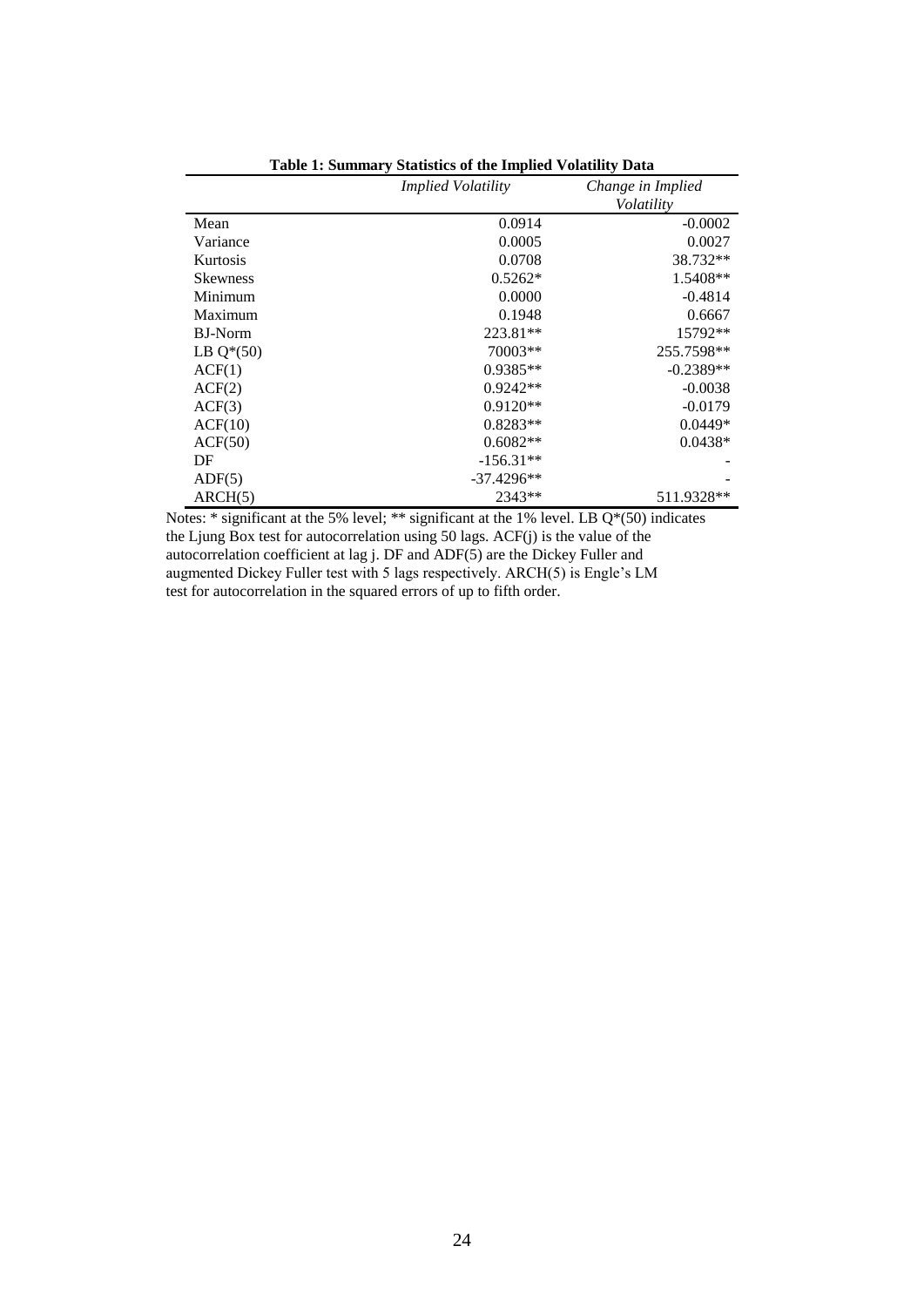| Number of options        |                                                         |                |                 |             |       |
|--------------------------|---------------------------------------------------------|----------------|-----------------|-------------|-------|
|                          | Panel A: (Actual Prices - Model Prices)                 |                |                 |             |       |
|                          | T < 3                                                   | $3 \leq T < 6$ | $6 \leq T < 12$ | $T \geq 12$ | All T |
| F/K < 0.98               | 0.003                                                   | 0.009          | 0.018           | 0.046       | 0.026 |
|                          | 5114                                                    | 5316           | 10026           | 15543       | 35999 |
| $0.98 \leq$ F/K $< 1.02$ | 0.039                                                   | 0.056          | 0.078           | 0.116       | 0.088 |
|                          | 2489                                                    | 2636           | 5048            | 9115        | 19288 |
| $F/K \geq 1.02$          | 0.032                                                   | 0.065          | 0.149           | 0.248       | 0.160 |
|                          | 6119                                                    | 6303           | 10949           | 17146       | 40517 |
| All $F/K$                | 0.022                                                   | 0.042          | 0.085           | 0.144       | 0.095 |
|                          | 13722                                                   | 14255          | 26023           | 41804       | 95804 |
|                          | Panel B: (Actual Prices - Model Prices) / Actual Prices |                |                 |             |       |
|                          | T < 3                                                   | $3 \leq T < 6$ | $6 \leq T < 12$ | $T \geq 12$ | AllT  |
| F/K < 0.98               | 0.023                                                   | 0.015          | 0.011           | 0.018       | 0.017 |
| $0.98 \leq$ F/K $< 1.02$ | 0.022                                                   | 0.018          | 0.021           | 0.031       | 0.026 |
| $F/K \geq 1.02$          | 0.010                                                   | 0.022          | 0.024           | 0.043       | 0.029 |
| All $F/K$                | 0.018                                                   | 0.018          | 0.019           | 0.031       | 0.026 |

## **Table 2: Summary of Average Mispricing Errors of American Futures Options**

In order to calculate the mispricing, model prices are first estimated using the Black (1976) formula. These are then subtracted from actual market prices. The entries above are the averages of the difference in prices for each category in Panel A, and the average differences as a proportion of the option price, in Panel B, together with the number of options in that category.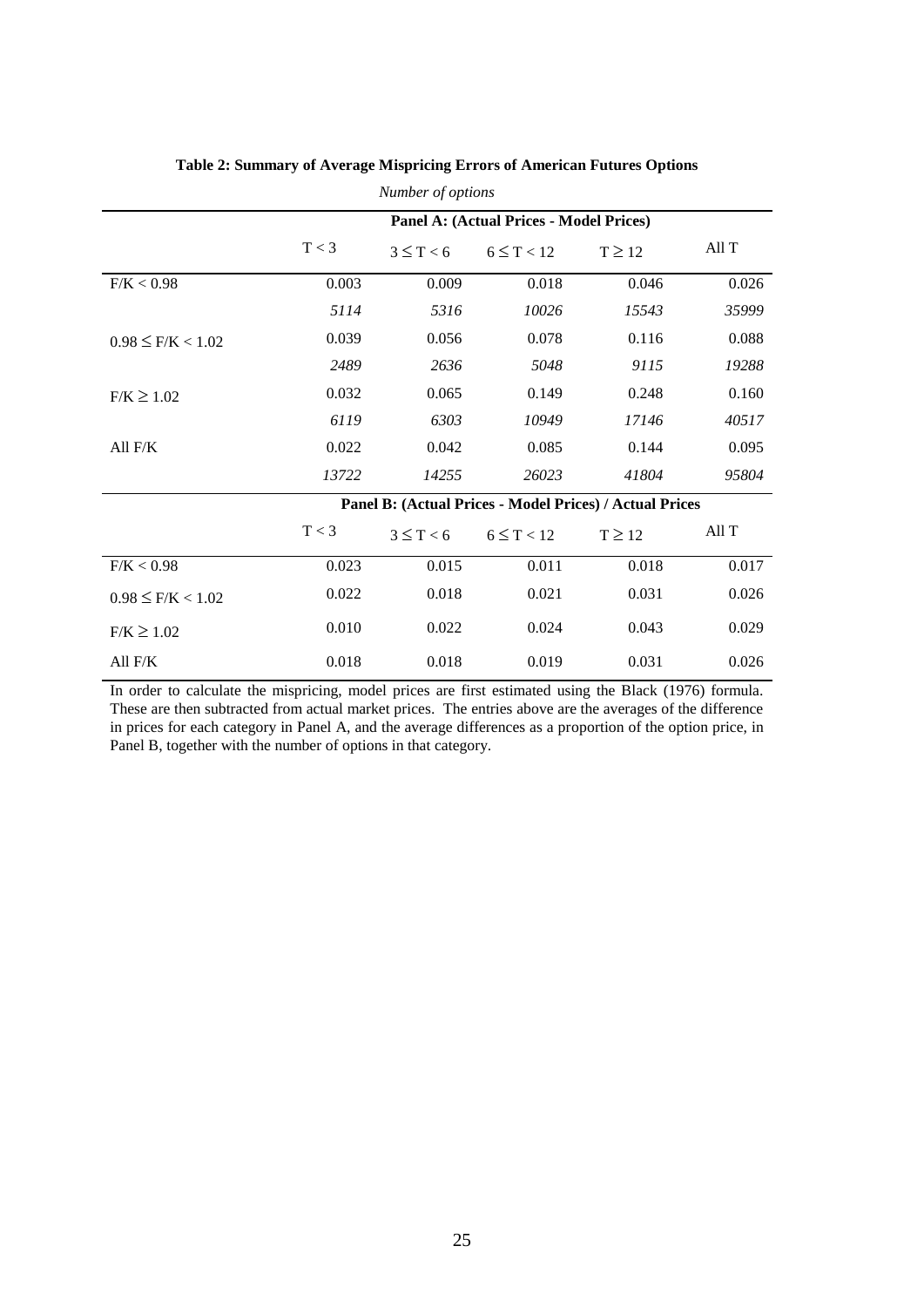| over the sample period March 1986 to March 1996 |                                   |                                    |  |  |  |
|-------------------------------------------------|-----------------------------------|------------------------------------|--|--|--|
|                                                 | Levels in Implied Volatility (IV) | Change in call volatility<br>(CIV) |  |  |  |
|                                                 | Coefficient                       | Coefficient                        |  |  |  |
|                                                 | t-ratio                           | t-ratio                            |  |  |  |
| Monday                                          | 0.0020731                         | 0.0005176                          |  |  |  |
|                                                 | 7.9808**                          | 0.081466                           |  |  |  |
| Tuesday                                         | 0.0015387                         | $-0.0040021$                       |  |  |  |
|                                                 | 4.3125**                          | $-0.61484$                         |  |  |  |
| Wednesday                                       | 0.0015878                         | 0.0020109                          |  |  |  |
|                                                 | $6.0719**$                        | 0.70426                            |  |  |  |
| Thursday                                        | 0.0016540                         | 0.004281                           |  |  |  |
|                                                 | 4.8854**                          | 0.24211                            |  |  |  |
| Friday                                          | 0.0016391                         | $-0.005873$                        |  |  |  |
|                                                 | 5.2412**                          | $-0.20273$                         |  |  |  |
| IV/CIV $(-1)$                                   | 0.69701                           | $-0.66918$                         |  |  |  |
|                                                 | 10.1290**                         | $-11.7938**$                       |  |  |  |
| IV/CIV $(-2)$                                   | 0.15147                           | $-0.46085$                         |  |  |  |
|                                                 | 8.4966**                          | $-6.5776**$                        |  |  |  |
| IV/CIV $(-3)$                                   | 0.095167                          | $-0.30470$                         |  |  |  |
|                                                 | $3.5811**$                        | $-4.7970**$                        |  |  |  |
| IV/CIV $(-4)$                                   | $-0.042521$                       | $-0.20260$                         |  |  |  |
|                                                 | $-1.8546**$                       | $-4.0428**$                        |  |  |  |
| IV/CIV $(-5)$                                   | 0.080298                          | $-0.11091$                         |  |  |  |
|                                                 | 2.4757**                          | $-3.7278**$                        |  |  |  |
|                                                 |                                   |                                    |  |  |  |

#### **Table 3: Regressions results for the day of the week effect**

Using OLS the following dependent variables were regressed on five dummy variables and five lags

 $R<sup>2</sup> = 0.0834$ ; Adj.  $R<sup>2</sup> = 0.06798$ ; SE(regression) = 0.050831.

Notes: \* and \*\* indicate significance at the 10% and 5% levels respectively. t-ratios in italics are calculated using heteroscedasticity-robust standard errors.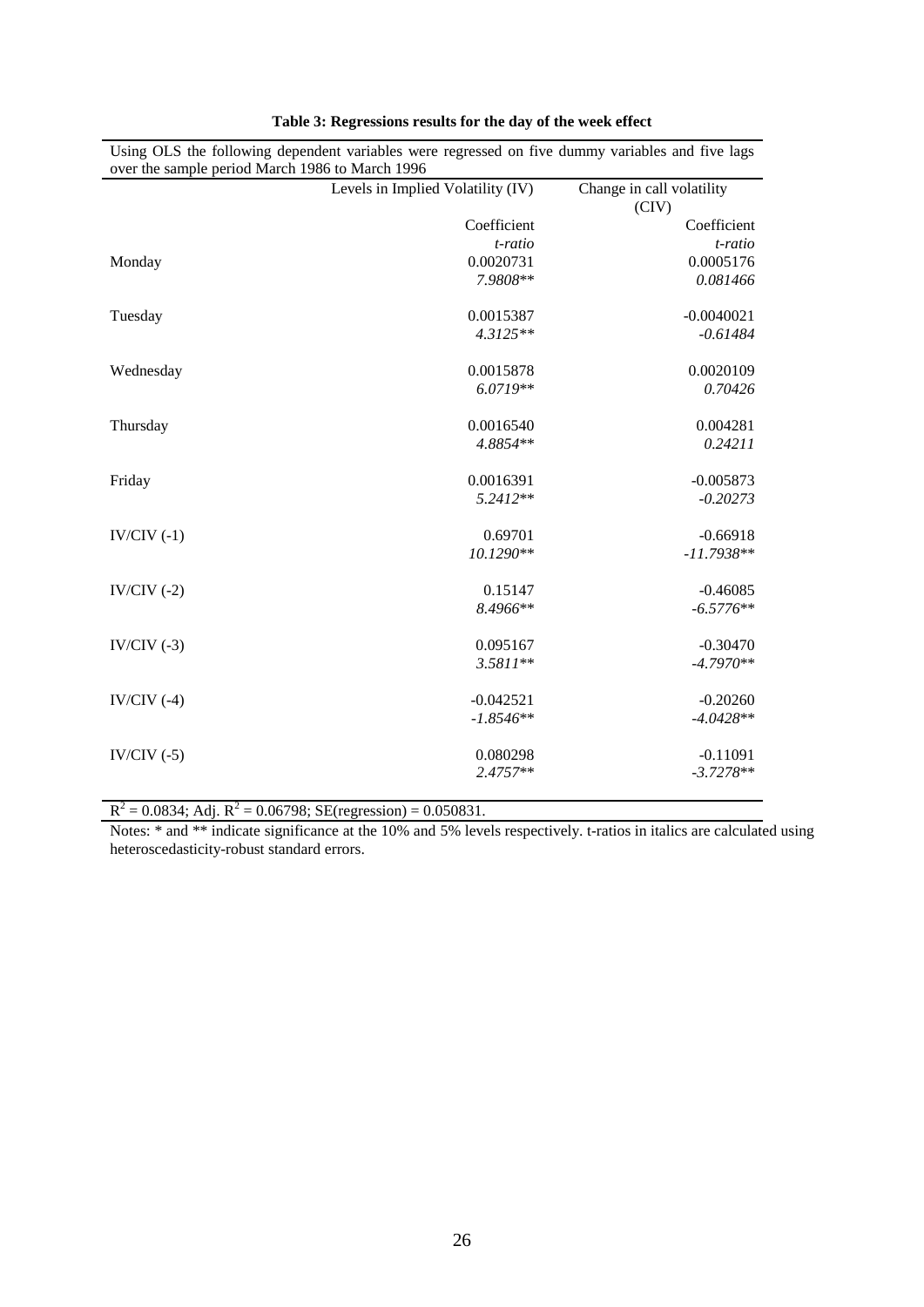# **Table 4: Modelling the Change in Implied Volatility of**

| Using OLS the following dependent variables were regressed on certain information variables |                                      |                                        |  |  |  |  |
|---------------------------------------------------------------------------------------------|--------------------------------------|----------------------------------------|--|--|--|--|
| over the sample period March 1986 to March 1996. The information variables used were:       |                                      |                                        |  |  |  |  |
| FTDY is the dividend yield on the FTALL Share index, UKTS is a measure of the UK term       |                                      |                                        |  |  |  |  |
| structure of interest rates, UKGEYR is the UK Gilt Equity Yield ratio, USTS is the US term  |                                      |                                        |  |  |  |  |
| structure of interest rates, SPDY is the dividend yield on the S&P 500 index.               |                                      |                                        |  |  |  |  |
|                                                                                             | Change in call volatility            | Change in call volatility              |  |  |  |  |
|                                                                                             | (CIV)                                | (CIV)                                  |  |  |  |  |
|                                                                                             | Coefficient                          | Coefficient                            |  |  |  |  |
|                                                                                             | T-ratio                              | T-ratio                                |  |  |  |  |
| Constant                                                                                    | 0.0120                               | 0.0263                                 |  |  |  |  |
|                                                                                             | 0.5386                               | 1.099                                  |  |  |  |  |
| $CIV(-1)$                                                                                   | $-0.2562$                            | $-0.2575$                              |  |  |  |  |
|                                                                                             | $-12.9135**$                         | $-12.9763**$                           |  |  |  |  |
| $CIV(-2)$                                                                                   | $-0.0764$                            | $-0.0778$                              |  |  |  |  |
|                                                                                             | $-3.7366**$                          | $-3.8036**$                            |  |  |  |  |
| $CIV(-3)$                                                                                   | $-0.0498$                            | $-0.0511$                              |  |  |  |  |
|                                                                                             | $-2.4323**$                          | $-2.4941**$                            |  |  |  |  |
| $CIV(-4)$                                                                                   | $-0.0514$                            | $-0.0524$                              |  |  |  |  |
|                                                                                             | $-2.5111**$                          | $-2.5608**$                            |  |  |  |  |
| $CIV(-5)$                                                                                   | 0.05401                              | 0.5327                                 |  |  |  |  |
|                                                                                             | 2.7233**                             | 2.6860**                               |  |  |  |  |
| <b>FTDY</b>                                                                                 | $-0.0020$                            | $-0.0012$                              |  |  |  |  |
|                                                                                             | $-0.7052$                            | $-0.3561$                              |  |  |  |  |
| <b>UKTS</b>                                                                                 | $-0.48 E-3$                          | $-0.0015$                              |  |  |  |  |
|                                                                                             | $-0.8808$                            | $-1.7242*$                             |  |  |  |  |
| <b>UKGEYR</b>                                                                               | $-0.0018$                            | $-0.0014$                              |  |  |  |  |
|                                                                                             | $-0.3316$                            | $-0.2347$                              |  |  |  |  |
| <b>USTS</b>                                                                                 |                                      | 0.9488E-3                              |  |  |  |  |
|                                                                                             |                                      | 0.7803                                 |  |  |  |  |
| <b>SPDY</b>                                                                                 |                                      | $-0.0068$                              |  |  |  |  |
|                                                                                             |                                      | $-1.8487*$                             |  |  |  |  |
|                                                                                             | $R^2$ = 0.06960; Adj $R^2$ = 0.0667; | $R^2 = 0.07095$ ; Adj $R^2 = 0.0673$ ; |  |  |  |  |
|                                                                                             | $SE(regression) = 0.0505$            | $SE(regression) = 0.0504$              |  |  |  |  |

# **Options on Long Gilt Futures**

Notes: \* and \*\* indicate significance at the 10% and 5% levels respectively. t-ratios in italics are calculated using heteroscedasticity-robust standard errors.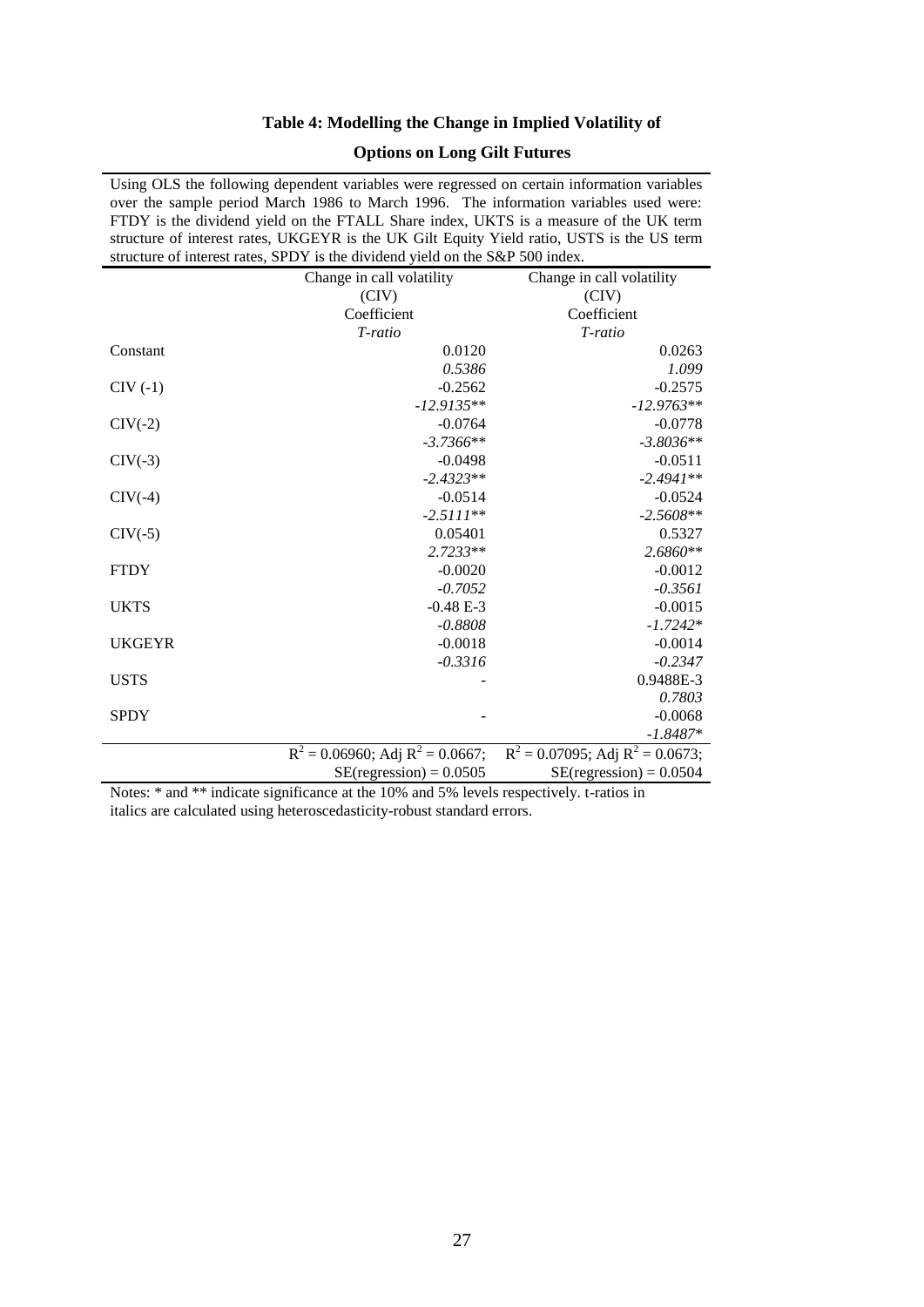

**Figure 1: Implied Volatility of Options on Long Gilt Futures**

**Figure 2: Change in Implied Volatility of Options on Long Gilt Futures**